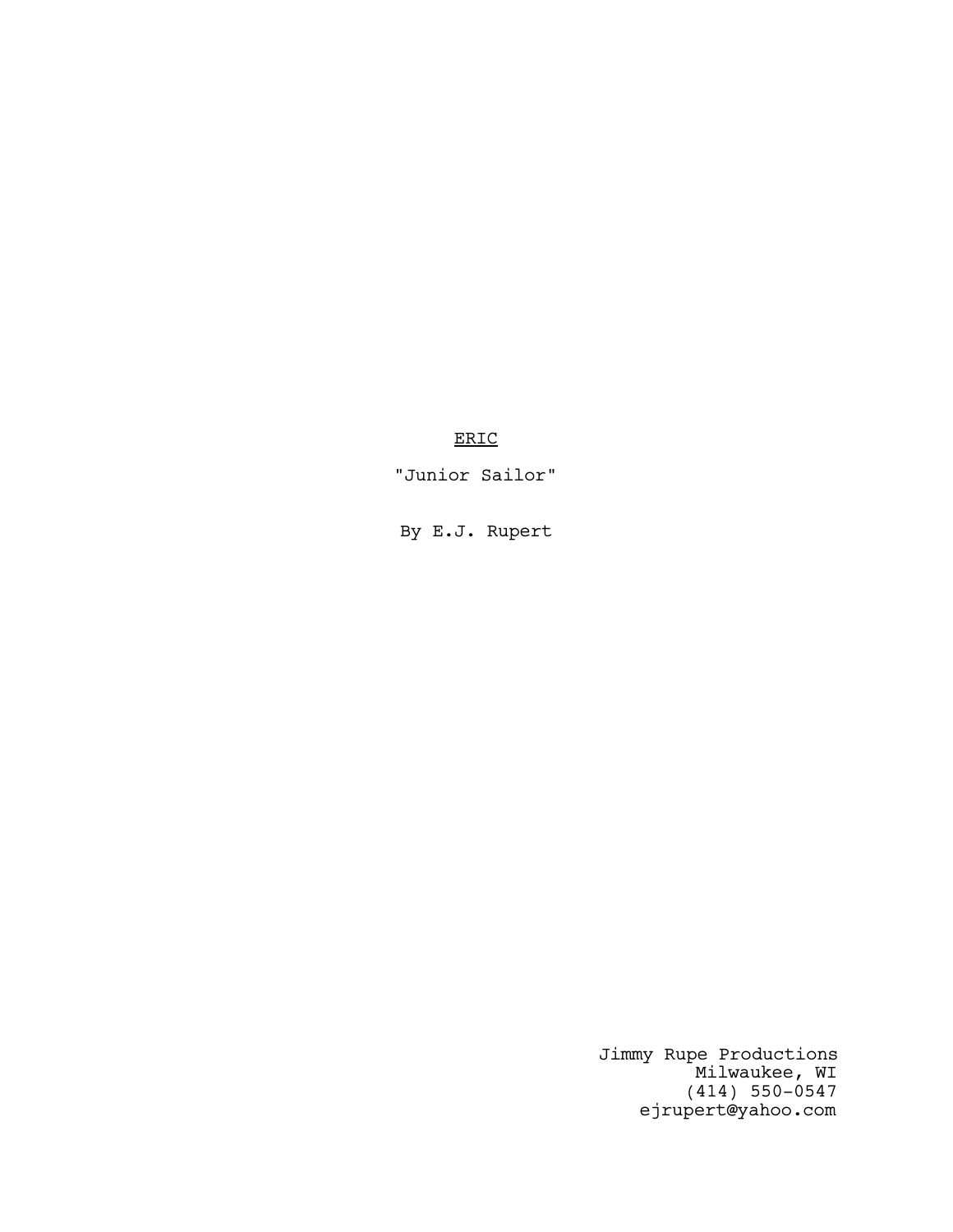INT. CHURCH - MORNING

SFX: Church bells RING.

Crowds of people converse in the altar, which is decorated in pastel blue and white.

INT. CHURCH - DRESSING ROOM - SAME

ERIC NELSON, dressed in a light blue tux, stands in the mirror, fixing his bowtie.

> ERIC This is the moment. The day is finally here. Nothing's gonna stop it. Unfortunately.

He turns to his big brother, BILLY NELSON, who is also wearing a light blue tux.

> ERIC (CONT'D) Tell me again why we're doing this?

BILLY Dad said this girl is very special to him!

### ERIC

Aren't they all?

Their father, JUNIOR, approaches Eric.

### JUNIOR

I heard that! Look, this woman is different! When we met, we clicked just like that! It feels like I knew her from someplace before!

#### ERIC

Well, I guess you two are lucky to have women like that.

# BILLY

What?

ER<sub>IC</sub> (to Billy)

Sharon!

BILLY Oh yeah. I do have a woman like that, huh?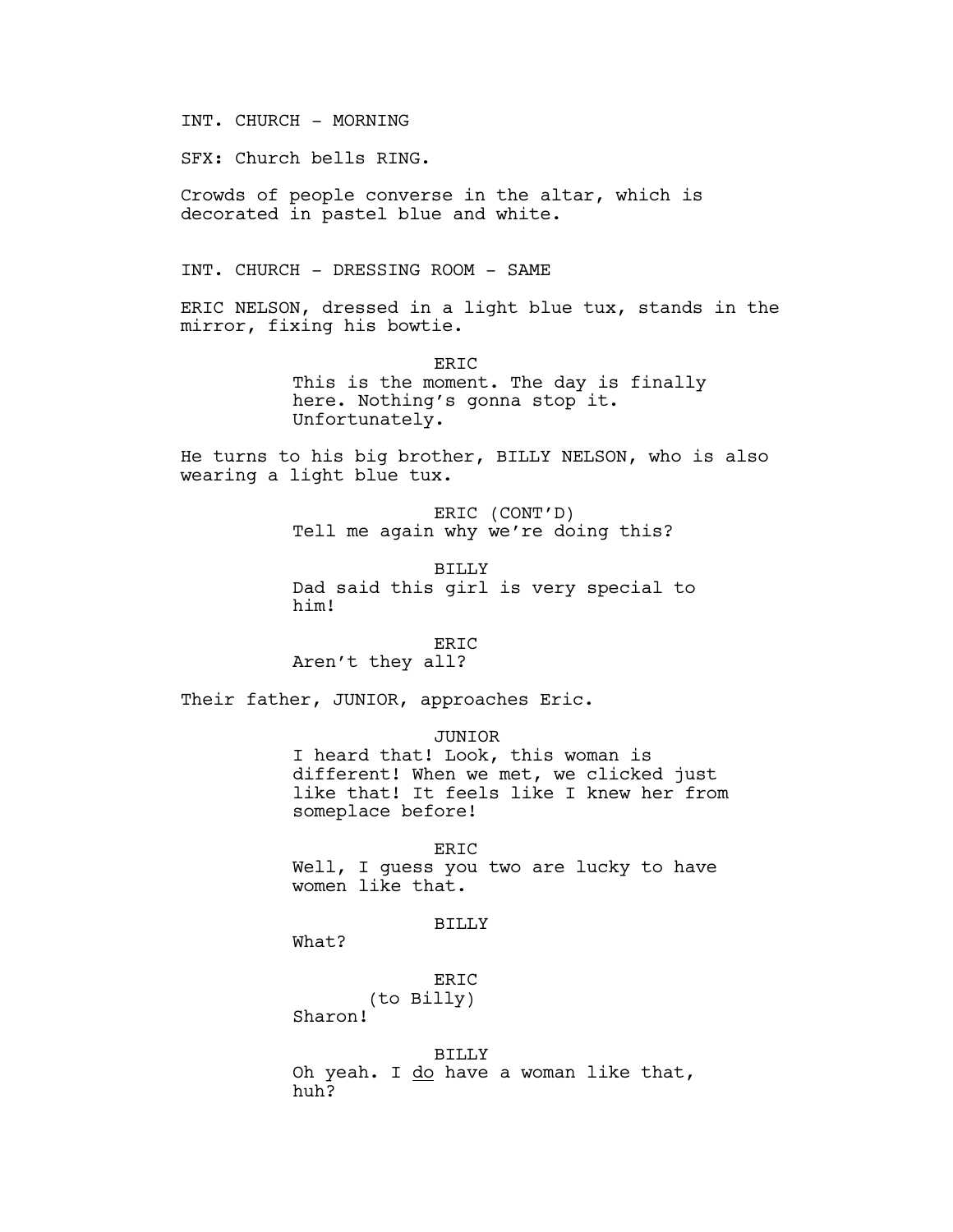JUNIOR

Uh, excuse me, this is my day?

### BILLY

(fixing Junior's tie) Actually, it's the bride's day. And you had so many brides, it should feel like second nature.

### JUNIOR

On the contrary. I wrote all-new vows this time!

### ERIC

(rolls his eyes) She'll be so lucky to have you, Dad.

### INT. CHURCH - ALTAR - LATER

Eric and Billy's mother, RHONDA NELSON-JAMES, and their stepfather, MATT JAMES, wearing a dress and a suit, respectively, sit in the pews. Their maid, CYNTHIA McNAIR, and Billy's girlfriend, SHARON ROSS, sit with them.

### MATT

Why are we here again? To meet Junior's next victim?

#### RHONDA

The boys are in the wedding, and they needed a ride.

MATT No offense, but I don't get what you or other women keep seeing in that fool.

### RHONDA

Well, he starts off with a charm, then it gradually dies when he figures out that he doesn't know what he wants. He needs stability.

#### MATT

What he needs is a zip code outside of Wisconsin.

#### RHONDA

And this girl must be special, because this is the first time Junior's invited any of us to his weddings. I wish I hadn't gone to ours.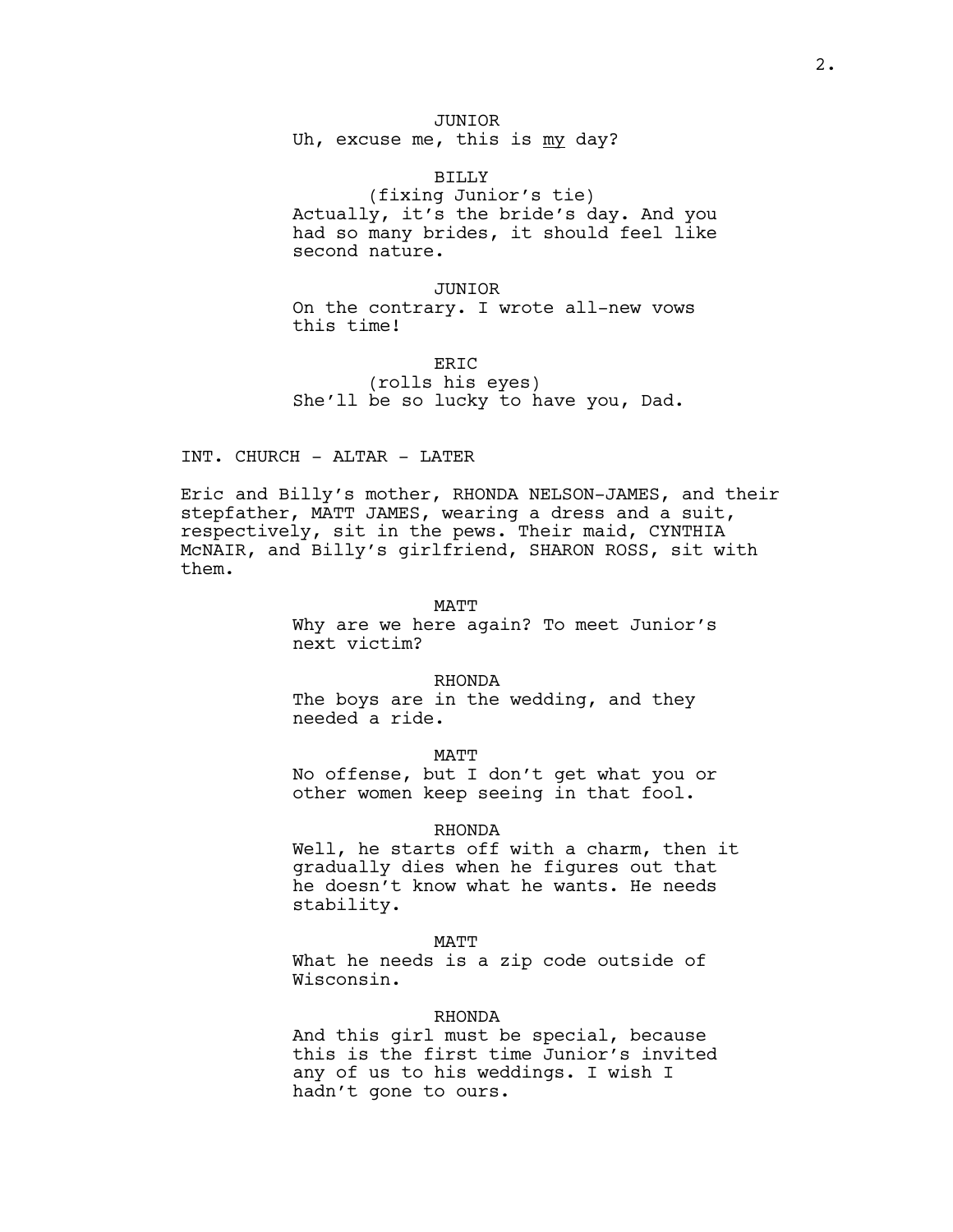SHARON Well, we'll see in a minute. Here she comes. The congregation stands. The BRIDE walks down the aisle with her father. SFX: Organist PLAYS wedding music. The bride stands with Junior in front of the REVEREND. REVEREND Do you, William P. Nelson, Jr., take this woman to be your lawfully wedded wife? JUNIOR I do. REVEREND And do you, Taquanna Evans... JUNIOR "Taquanna Evans"? REVEREND Uh, yeah? JUNIOR (to the bride) Haven't we already met? REVEREND I would hope so! JUNIOR No, I mean, I think I married you before! The congregation murmurs. JUNIOR (CONT'D) Lift up your veil! TAQUANNA Uh, it's not time for that yet! JUNIOR Lift it! Taquanna lifts it. JUNIOR (CONT'D) I knew it! We were married about 15 years ago! It was one of the worst marriages of

my life!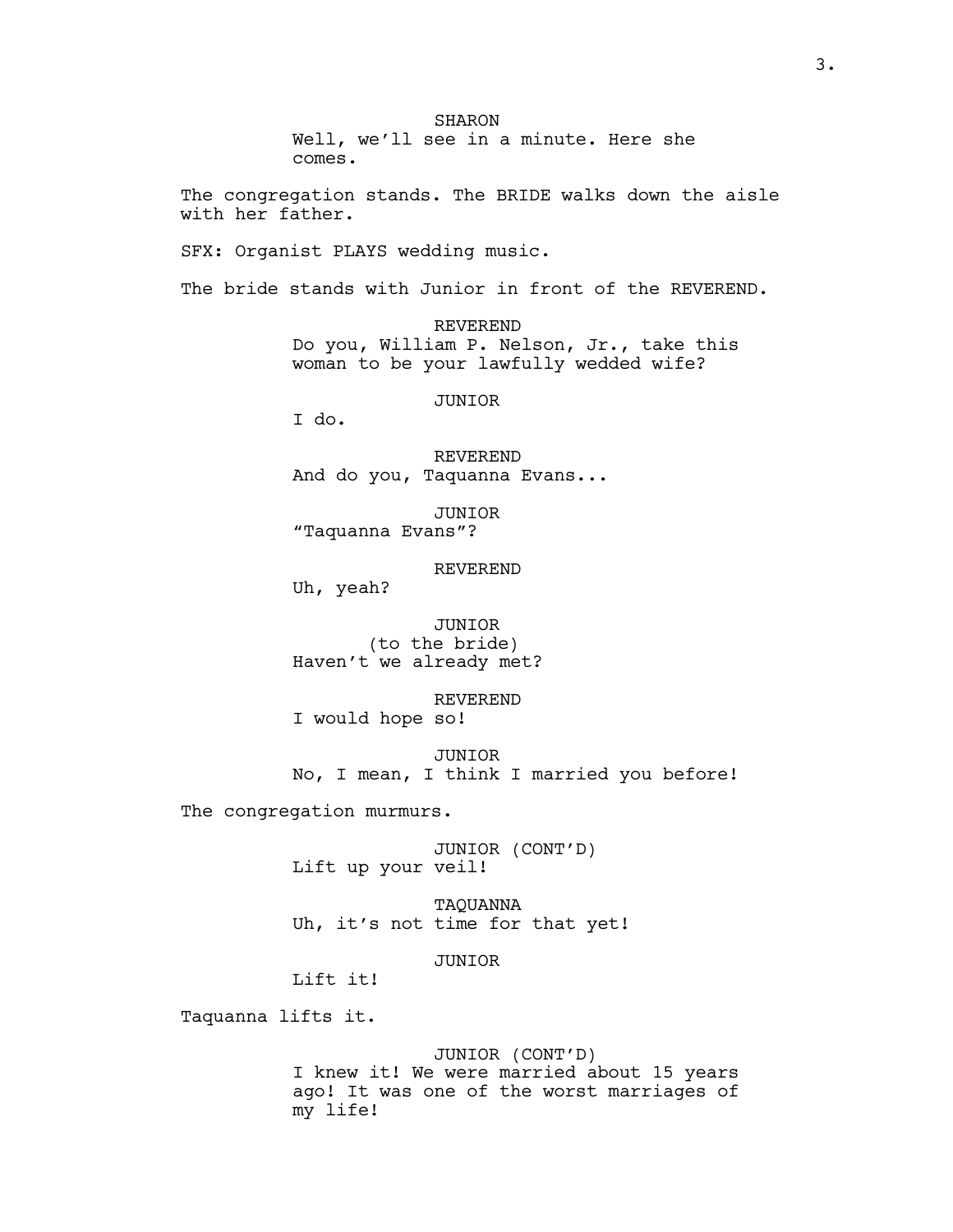# TAQUANNA

Oh, I know, honey, but we were both in emotional states back then.

JUNIOR You got that right! You wiped out my bank account and moved to Nevada!

### TAQUANNA

I had a job offer!

### JUNIOR

Was it good?

#### TAQUANNA

I got fired from it, but it was good at the time.

#### CYNTHIA

(holds up her phone to record) Ooh, I am glad I came to this!

TAQUANNA I'm sorry, Junior, but can we try it again?

Junior walks in a circle.

JUNIOR I'm sorry, everybody. I can't believe I'm saying this, but the wedding's off!

The congregation exclaims and talks over each other.

TAQUANNA Worth a shot. Dad, drop me off at work?

Taquanna walks to her father. Junior exits the altar. Billy thinks for a minute and quiets the crowd down.

# BILLY Excuse me, guys? Maybe there can still be a wedding today.

RHONDA

What do you mean?

Billy approaches Sharon.

### BILLY

Sharon, I just know that we're meant to be together, and I want to spend the rest of my life with you.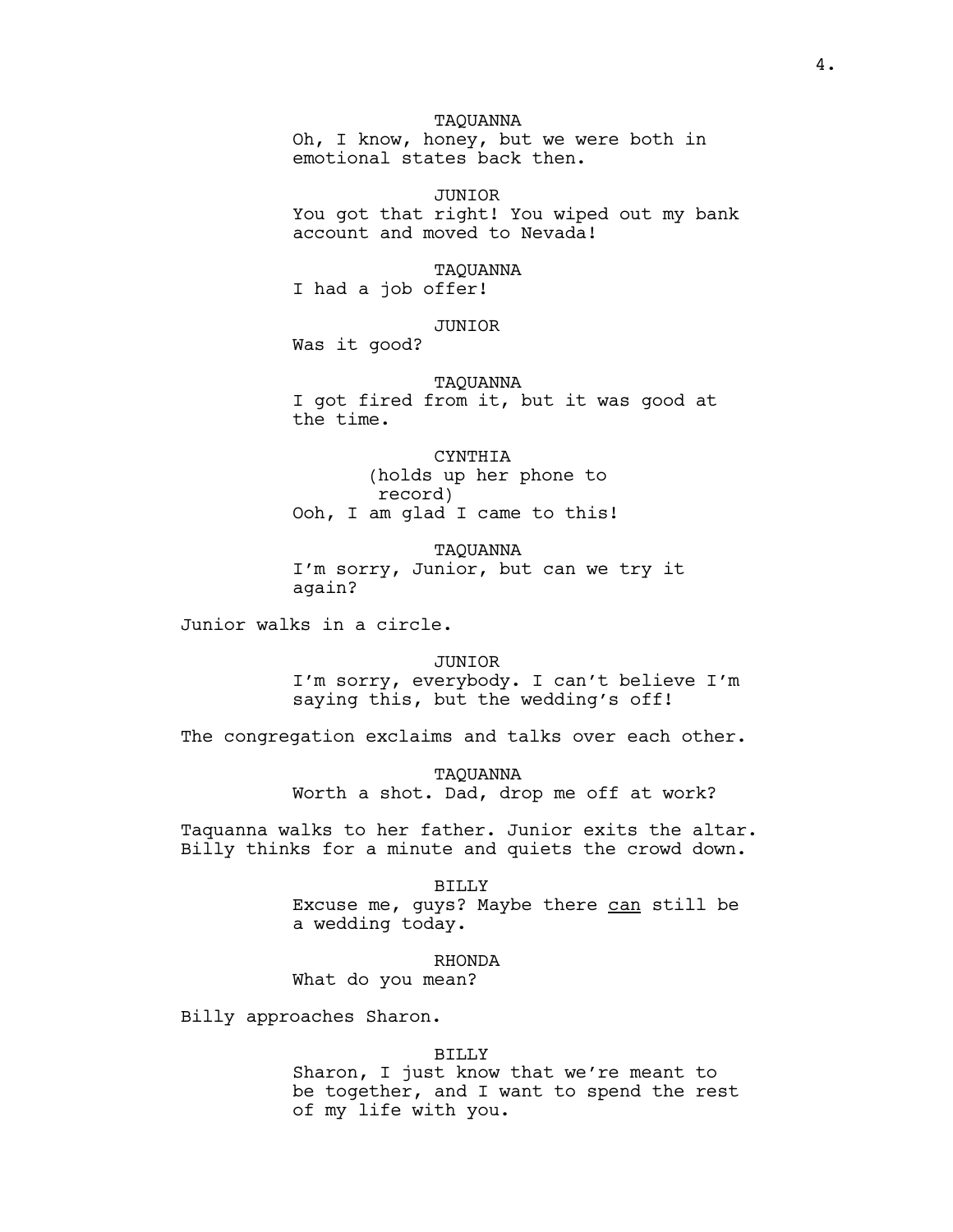RHONDA

Oh my god!

### MATT

Yeah!

BILLY Sharon Ross, will you marry me?

Sharon looks puzzled, then looks around.

**SHARON** 

Yes, Billy!

The congregation cheers, as do Eric and the wedding party.

> REVEREND Praise the Lord! We're gonna take a little break before we start this ceremony.

He steps away. Eric walks up to Billy.

ERIC Congratulations, brother!

MATT Yeah, what a surprise!

RHONDA Sharon, me and Cynthia can help you get fixed up!

Cynthia nods in agreement.

SHARON

(forced chuckles) Okay. Hold on. (to Billy, sotto voce) Billy, can I talk to you for a minute?

### BILLY

Uh oh.

INT. CHURCH - ALTAR - MOMENTS LATER

Eric, Matt, Rhonda, and Cynthia sit down while Billy walks back in the altar.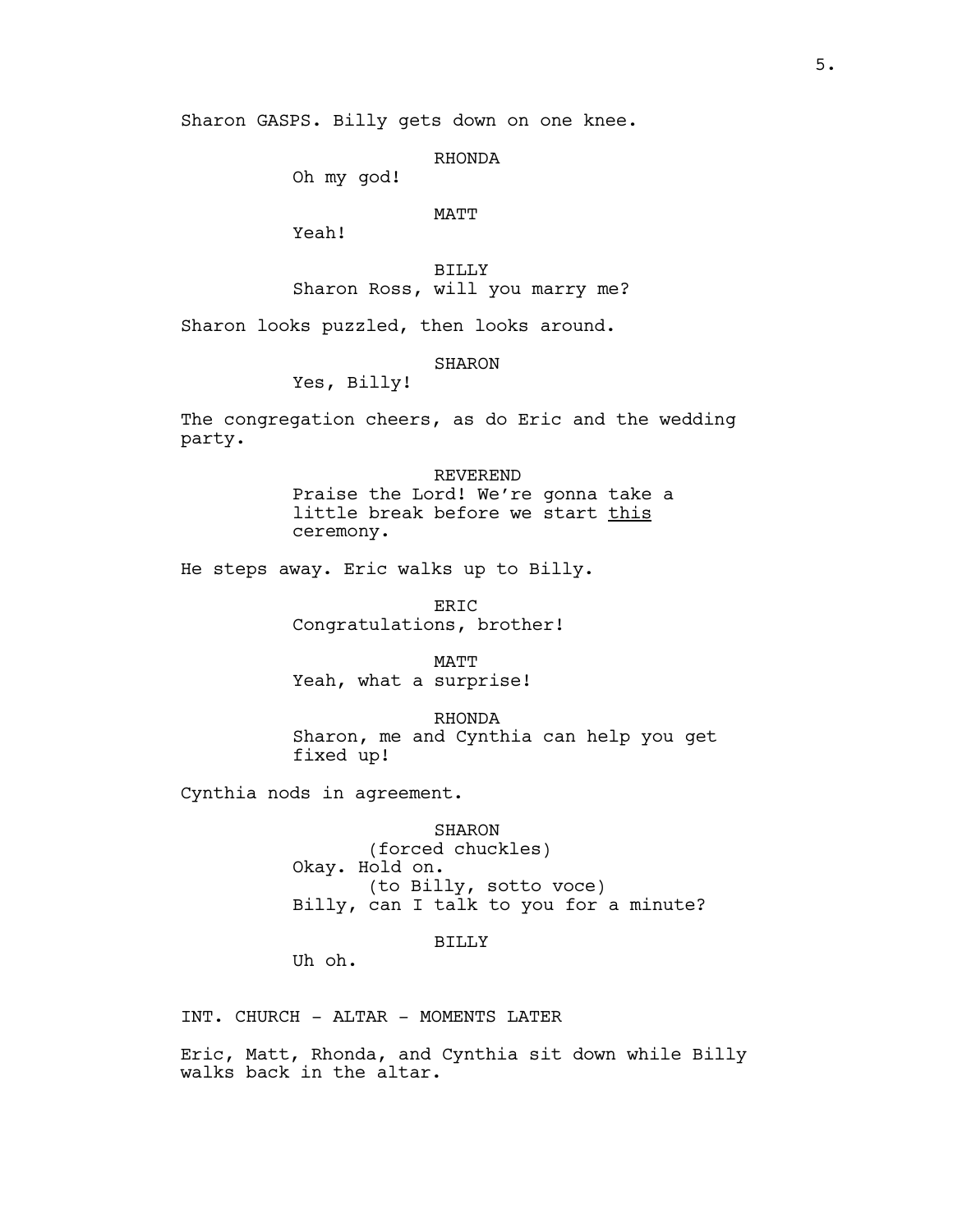MATT

Son, it's been an hour. Everybody already left! What's going on?

BILLY There's not gonna be a wedding. In fact, me and Sharon broke up.

Everyone GASPS.

### RHONDA

(hugs Billy) Oh, baby, I'm so sorry!

### BILLY

It's okay. We both agreed to it. I guess we don't really know each other that well. Let's just go home, okay?

MATT

Fine, let's go.

Matt and Rhonda exit with Billy. Cynthia and Eric follow them.

#### CYNTHIA

(to Eric) I don't get it. Why would Billy try to marry somebody that he doesn't really know?

ER<sub>TC</sub> That's Mr. Apple. And you've met Mr. Tree earlier!

INT. NELSON HOUSE - LIVING ROOM - THE NEXT DAY

Billy, unshaven and unkempt, sulks in the couch and eats from a bag of chips. Junior sits next to him and also sulks. Eric, Matt, and Rhonda enter the living room.

> ERIC Hey, like father, like son!

RHONDA Now, Eric, they are both in a bad mood.

**MATT** But do they have to be in a bad mood here?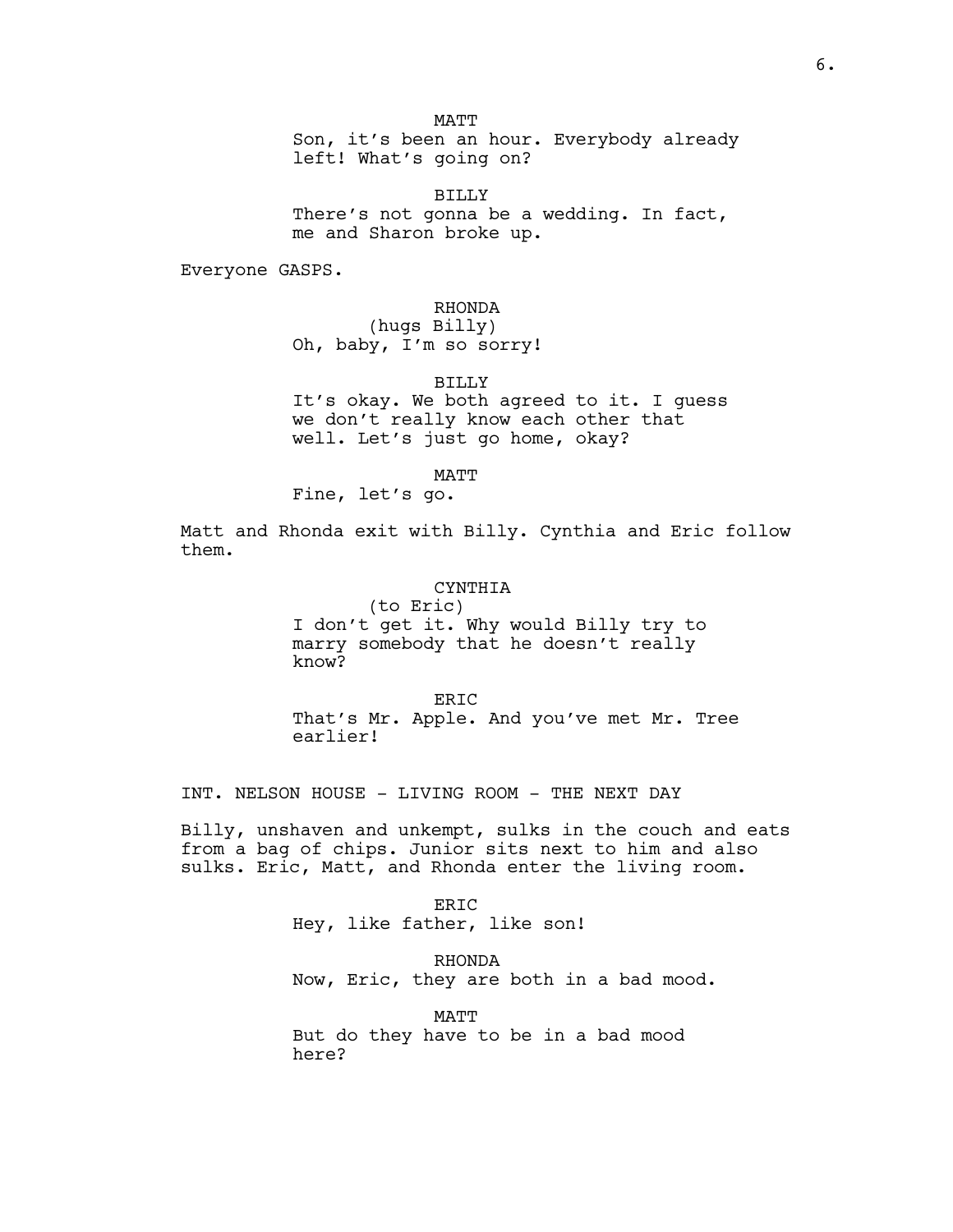ER<sub>TC</sub> Yeah, and Billy, I thought you and Sharon wanted to break up.

BILLY If you don't mind, I don't want to hear Sharon's name again.

ERIC

Okay. Hey, let me have some of those chips.

### BILLY

No.

ERIC Come on, Billy, you know what they say. "Share n' [Sharon] share alike!"

BILLY Will you stop it? I just got left at the altar!

ERIC Technically, you never made it to the altar.

BILLY Technically, shut the hell up!

Billy gets up and leaves.

RHONDA (to Eric) Now look what you've done.

ERIC He always flaunts his life to me. I'm gonna have me some fun!

Eric chases after Billy.

ERIC (CONT'D) Come on, Billy! Sharin' is carin'!

MATT

(to Junior) Shouldn't you be getting up, too?

JUNIOR Aw, what's the point? My life is at a stand-still.

He stands up.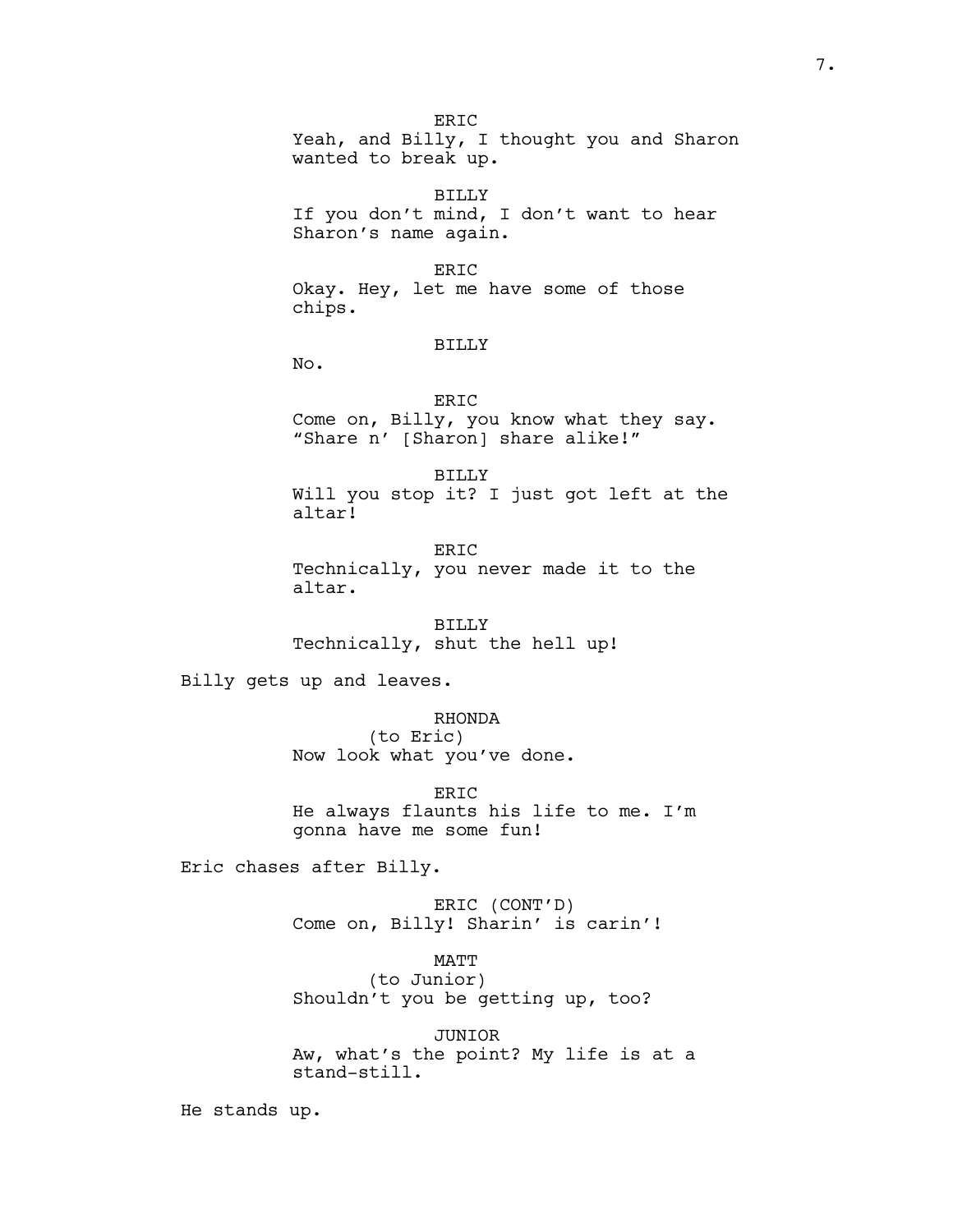JUNIOR (CONT'D) Oh my god. I think I married every single girl in Wisconsin!

Cynthia walks in and starts cleaning.

# CYNTHIA

Well, you haven't married me!

Junior looks at her, then exits the house with his head down.

> CYNTHIA (CONT'D) (calls out to Junior) Oh, come on! That was an easy one! Where's the comeback?

# RHONDA

(to Matt) Do you think Junior's gonna be alright?

MATT I don't know, but at least he's out of my seat.

Matt sits down where Junior sat, sniffs in the air, then gets back up and frowns.

> MATT (CONT'D) Which needs to be Febreze'd.

EXT. SHOPPING PLAZA - DAY

Junior walks around the plaza.

JUNIOR

My music career's dead. I've married every woman in this state. I need to find a purpose for my life. A new career.

He walks past a military recruitment center, where a Navy recruiter, PETTY OFFICER ANDERSON, 20's, sits.

> PETTY OFFICER ANDERSON Excuse me, did you say you need a new career?

JUNIOR Maybe. I need a change in my life.

PETTY OFFICER ANDERSON Have you thought about our line of work? It'll change your life for the better.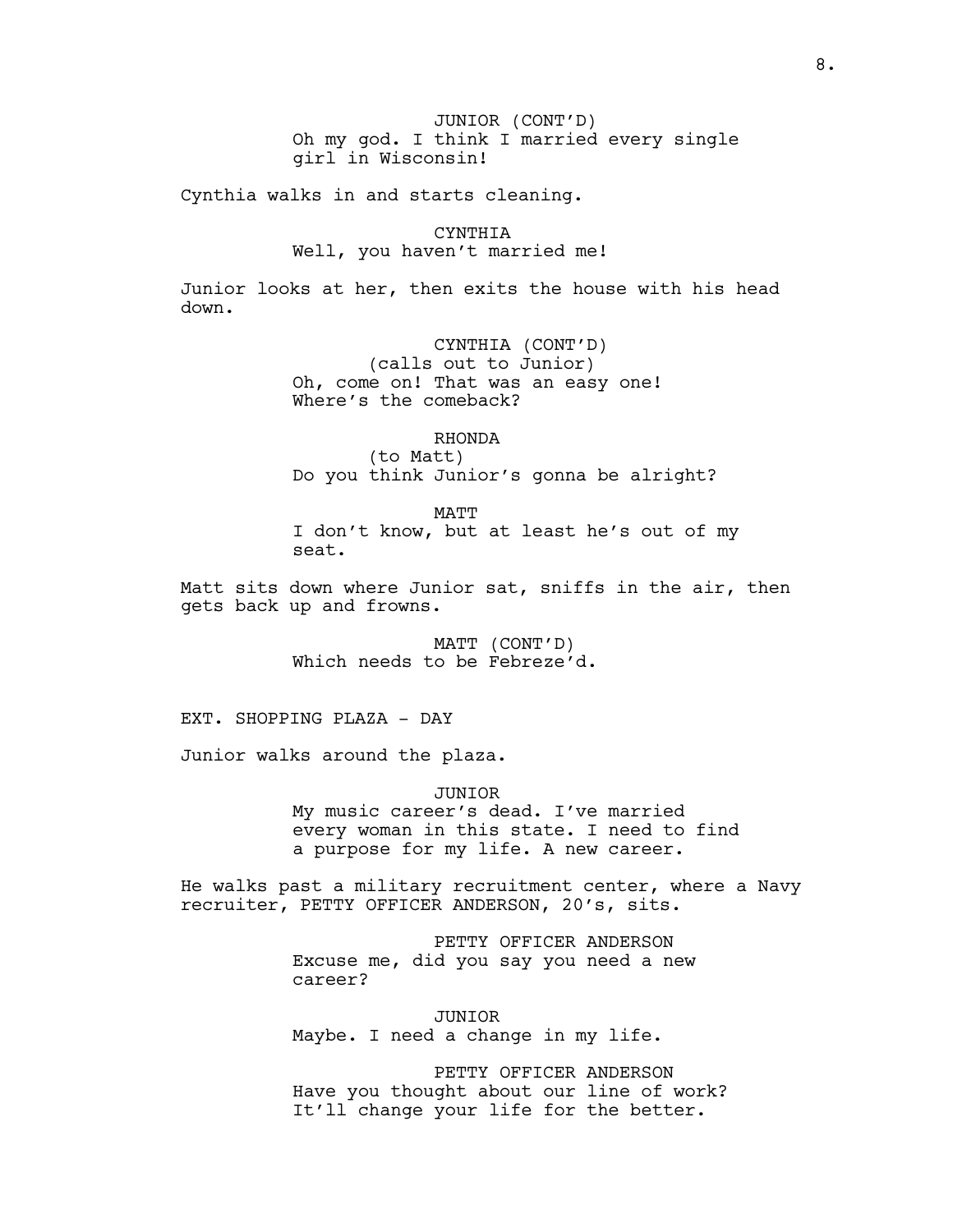# JUNIOR

What do you mean?

PETTY OFFICER ANDERSON Well, you can wear cool uniforms like what I'm wearing, travel the world, and stack up lots of dough!

#### JUNIOR

Hmm, tell me more!

INT. NELSON HOUSE - LIVING ROOM - DAY

Matt, Rhonda, and Eric sit in the living room and watch TV. Junior busts in the front door and slides to the floor.

#### JUNIOR

Wassup, Nelson family!

MATT

Junior's back to normal. Yay.

### JUNIOR

I think I found what I want to do with my life, and it doesn't involve marrying any more women. Get this: what if I joined the Navy?

#### RHONDA

What? You're too old for the Navy. And everything else.

MATT

Unless the reserves, maybe.

### JUNIOR

Which is exactly what I'm looking into. I can see the world on the weekends and hang around town after that. Besides, the guy I talked to said that it depends on some guy that waves.

#### ERIC

A guy that waves?

### JUNIOR

Yeah, a waver. The guy that waves his hand right next to his head.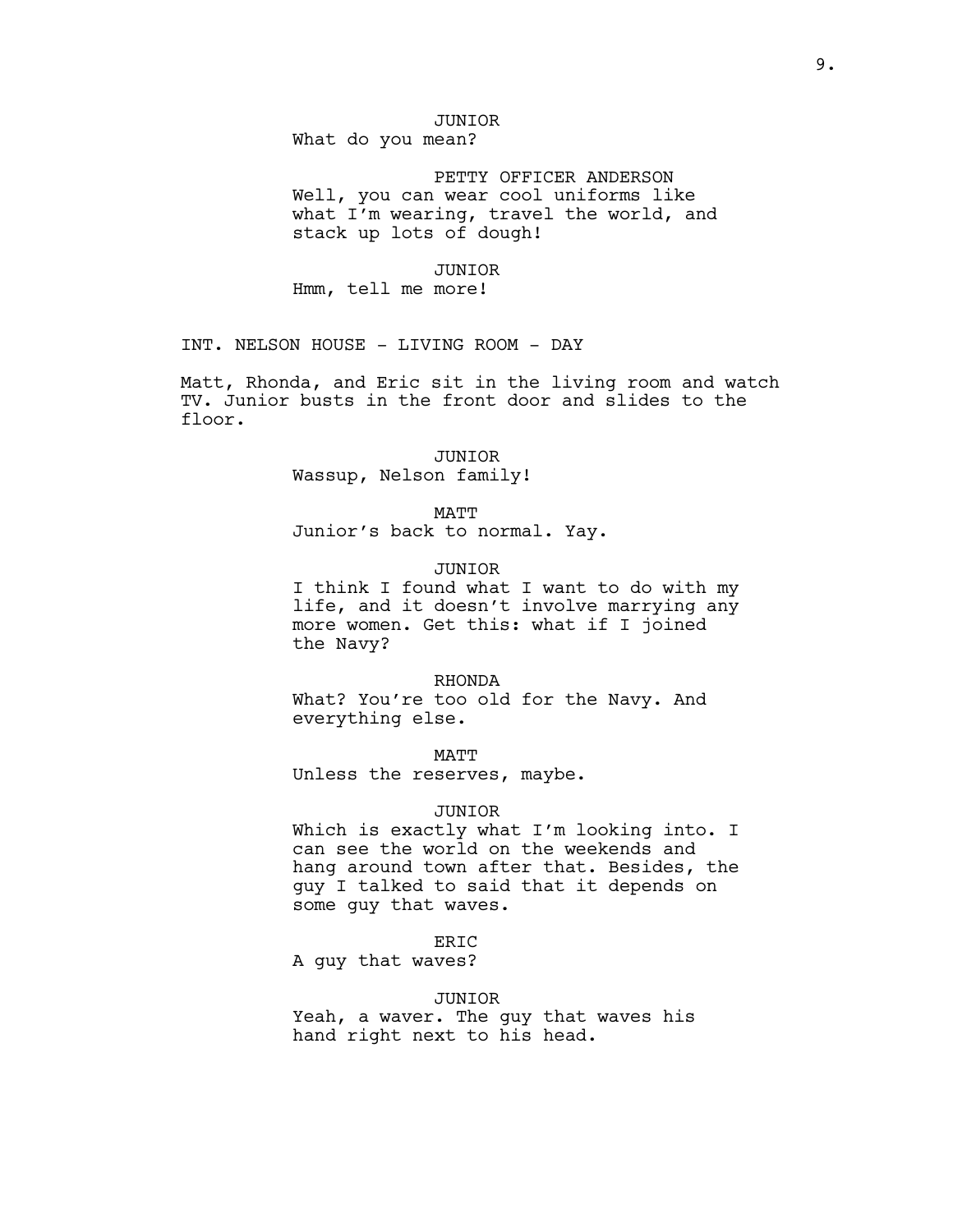# MATT

(sighs) Oh, tell me you didn't take the officer's exam. Listen, Junior, that's called a hand salute. And a waiver is something that could get you past the normal rules.

#### RHONDA

Uh, Junior, how far did you get with this Navy thing?

JUNIOR

Oh, I told them I would think about it. I did fill out some paperwork, though.

ERIC

Paperwork, Dad?

#### JUNIOR

Yeah! They took me to this room with some other people. There was a flag there, and we said the pledge of allegiance or something.

# ER<sub>IC</sub>

Uh, Dad...

### JUNIOR

What?

MATT It's been a while since I've been in, but I think you enlisted!

JUNIOR What? No way. I'm smarter than that!

ERIC And you still have to clear the waiver, right?

### RHONDA

(to Junior) Yeah, did they even get one for you yet?

SFX: Doorbell RINGS.

The three look at Junior.

### JUNIOR

Uh oh.

Matt walks to the door.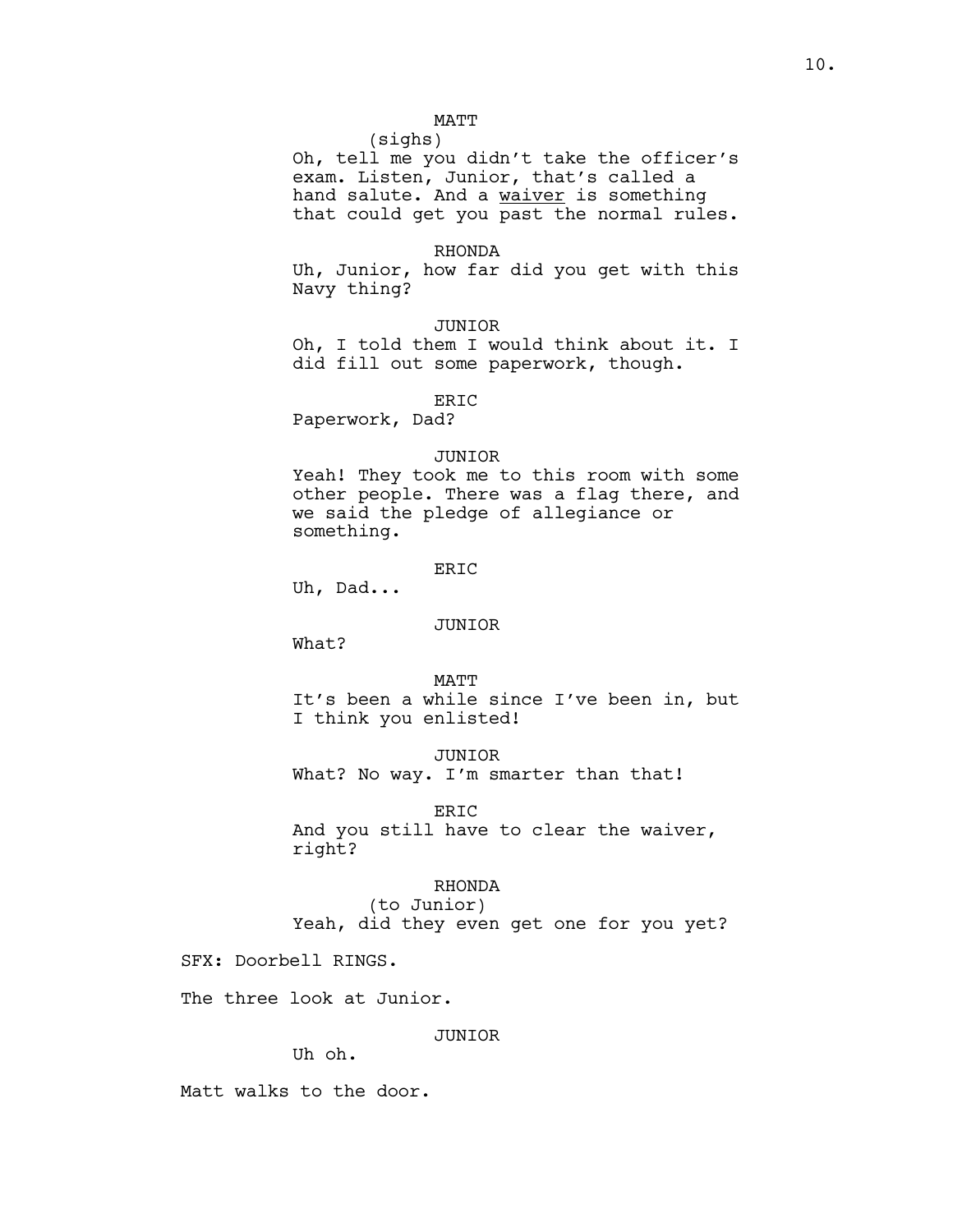**MATT** Why does everything have to happen at our house? He opens the door to see two male MASTER-AT-ARMS (MA) standing there. MA #1 Hello. Are you William Nelson, Jr.? MATT No, I'm Matt James. You got the wrong house.  $MA$  #2 Then why does it say "The Nelsons" on the mailbox? PAUSE. MATT (to Junior) Well, I tried. JUNIOR (runs up to the MA's) Okay, it's me! But I want some time to think it over! Come on, I had a mid-life crisis! MA #1 Then you'll fit in with the other old farts at boot camp. Let's go. The MA's drag Junior away. JUNIOR Noooooo... (inhales)

...ooooooooo!

RHONDA Well, that's that. What's Cynthia cooking for dinner?

### MATT

I hear that!

Rhonda and Matt exit to the kitchen.

ERIC Guys, my dad could be shipped off to war!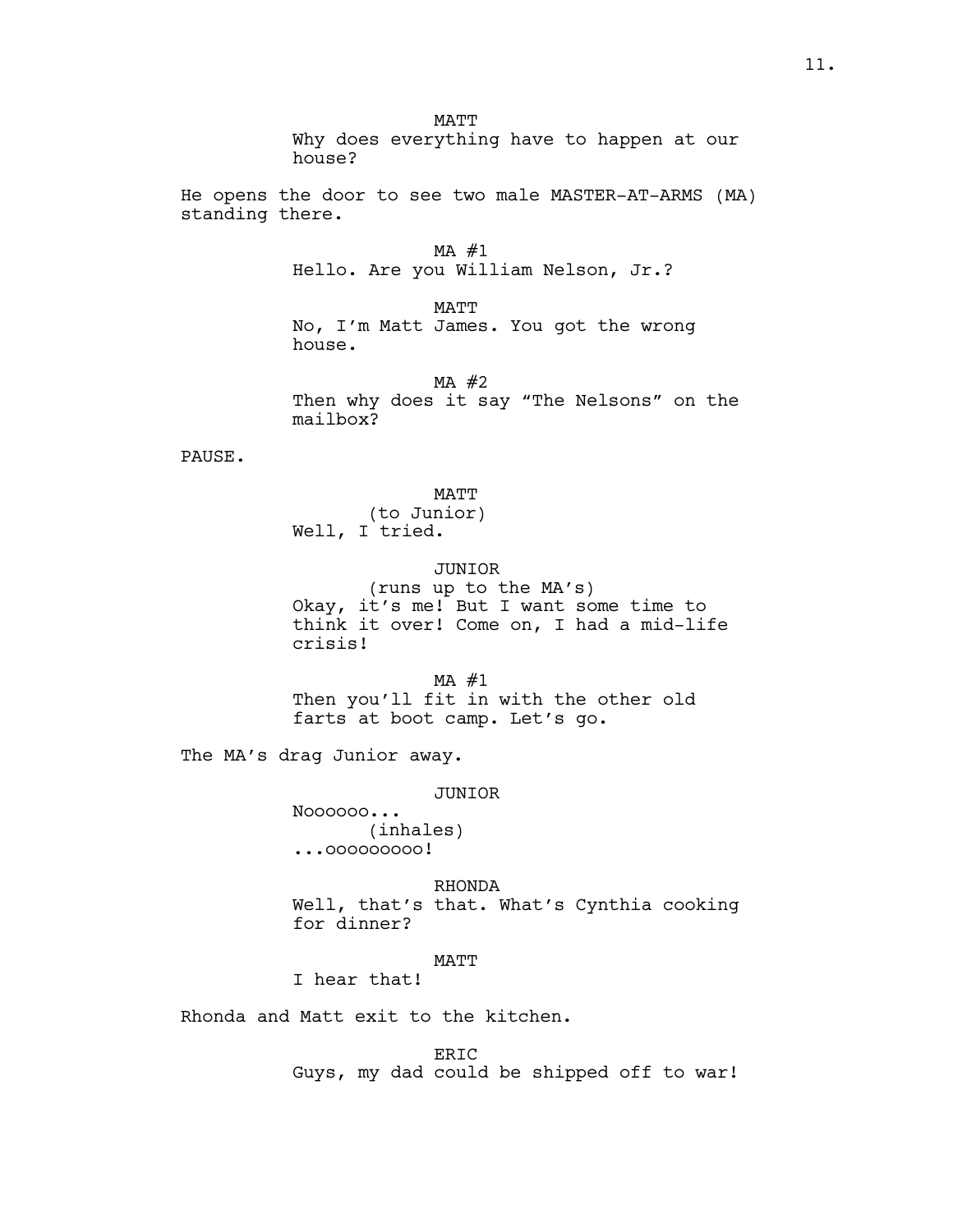Billy, still unshaven and unkempt, walks slowly past Eric and into the kitchen.

> ERIC (CONT'D) Billy, they just took Dad away!

BILLY (in a sluggish tone) Who cares?

ERIC How can ya'll act like this, after all the stuff he...

Eric pauses to think.

ERIC (CONT'D) What is for dinner?

Eric walks to the kitchen.

EXT. DR. SYD'S OFFICE - DAY

Eric approaches DR. SYD the mole, who wears glasses and a white coat.

> ERIC Thanks for the last-minute appointment, Doc.

Dr. Syd shakes Eric's hand. Eric jumps into a hammock. Dr. Syd sits on a rock with a notepad.

> ERIC (CONT'D) You know, it's amazing that this is the first time I've seen you!

Dr. Syd nods and SCRIBBLES on his notepad.

ERIC (CONT'D) Anyway, my father just got sent to boot camp, and I don't know how to feel.

SFX: Dr. Syd SCRIBBLES.

ERIC (CONT'D) I mean, he was never there when I was little, but now that he's gone, I'm really confused. Does it mean I actually cared about the times we did share together?

SFX: More SCRIBBLING.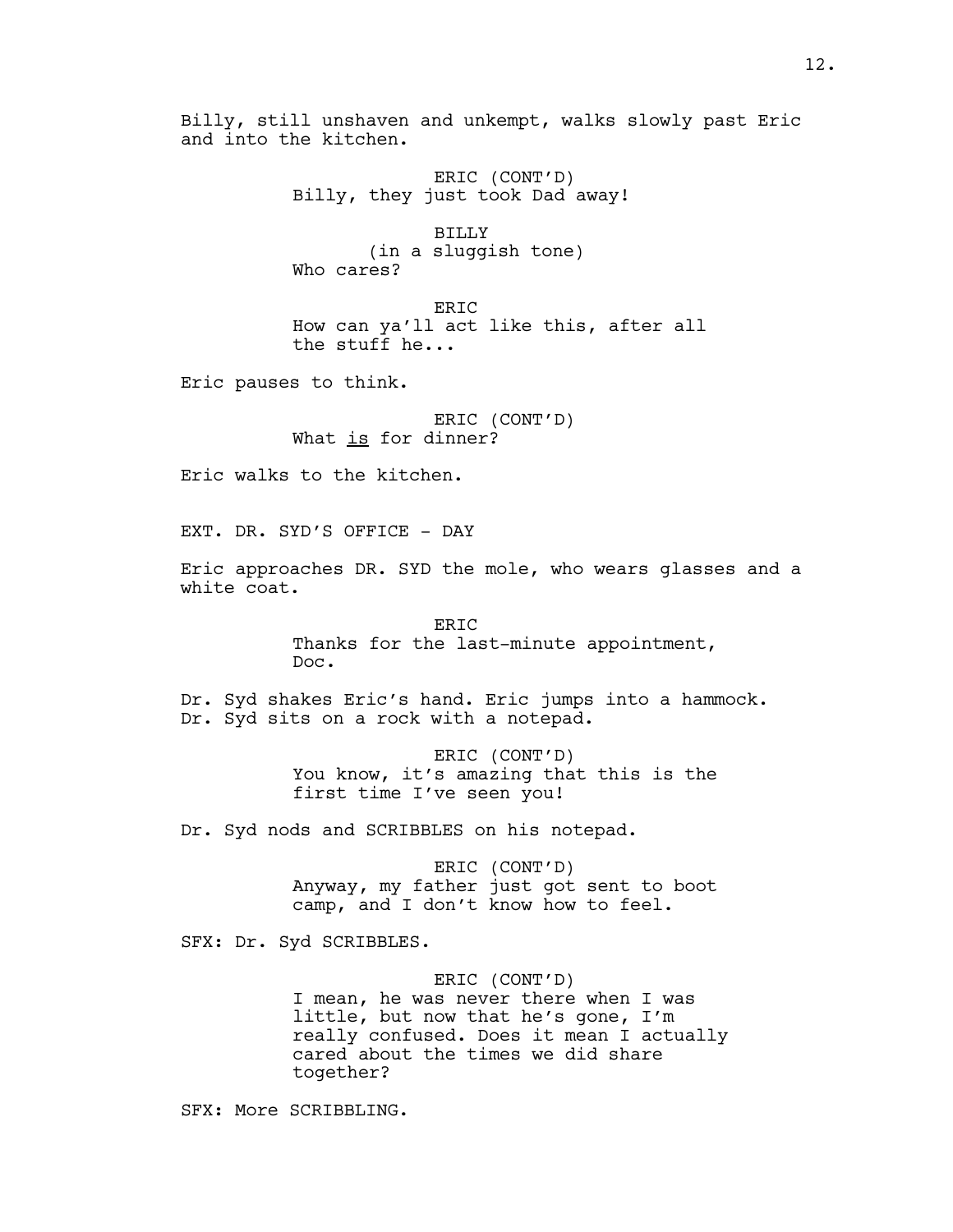ERIC (CONT'D) But maybe the Navy will do him good. Give him some discipline and teach him responsibility.

SFX: More SCRIBBLING.

ERIC (CONT'D) And I heard the Navy got it pretty good. Being on a ship out to sea. And they feed you well. You get steak, shrimp, pizza, burgers, fries...

SFX: Dr. Syd SMACKS his lips while SCRIBBLING.

Dr. Syd holds up his hand to stop Eric from continuing, then holds his finger up. He runs to his assistant, OLIVER the duck, who is at his desk typing on a typewriter. Dr. Syd shows Oliver his notepad.

SFX: Oliver GASPS and SMACKS his lips.

Oliver and Dr. Syd run to Eric.

# OLIVER

(who speaks telepathically) Sir, this is in need of a house call! We'll come and help you find your pizza...I mean, father! Come on!

They pull Eric out of the hammock, and they all run away.

EXT. DUMBECK MANSION - LATER

Eric, Oliver, and Dr. Syd stand on the porch of the Dumbecks. Eric talks with one of the daughters, SHANA JONES, 17.

#### ERIC

So, Shana, against my better judgment, I'm here asking you for help.

#### SHANA

Okay, and you said boot camp is in Lake County, Illinois? That's not too far from here.

ERIC

And you're the only one I know with a car. And who gives a damn about my dad.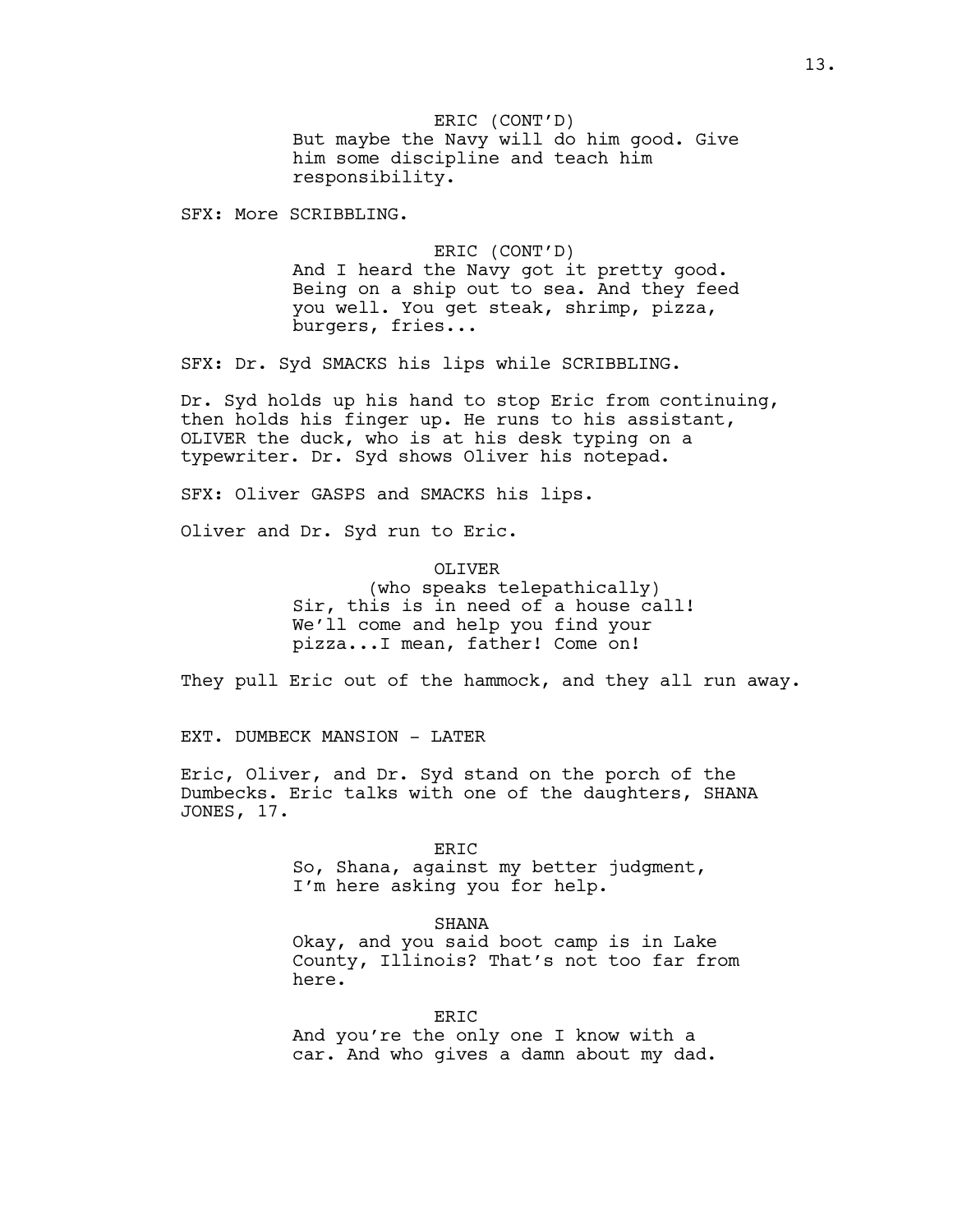### **SHANA**

But what are we supposed to do when we get there?

ERIC

We have to disquise ourselves as Sailors, I guess. Then find my dad and bring him back here. I'll figure it out in the car.

SHANA

It's okay, Babycakes, I'll do anything for you. But what am I gonna tell my dad?

ER<sub>TC</sub>

Nothing! You've seen all them TV shows. This will all get solved within a halfhour!

#### SHANA

And we got a duck and a mole with us, too. That might give us an edge. Let's go!

EXT. NAVAL STATION GREAT LAKES - DAY

Eric, Shana, Oliver and Dr. Syd walk around a parking lot filled with buses, groups of Sailors, and groups of recruits.

### ERIC

Okay, guys, to blend in with the recruits, just pretend like we're newbies, and we don't know anything about the Navy.

SHANA

But we don't know anything about the Navy.

ERIC Good, keep it up!

### OLIVER

(to Dr. Syd) Okay, Navy men usually go to the ship, so we have to look for a bus going to a ship. Then we can eat all the pizza we want.

SFX: Dr. Syd SQUEAKS.

OLIVER (CONT'D) Oh, and find that kid's dad, too.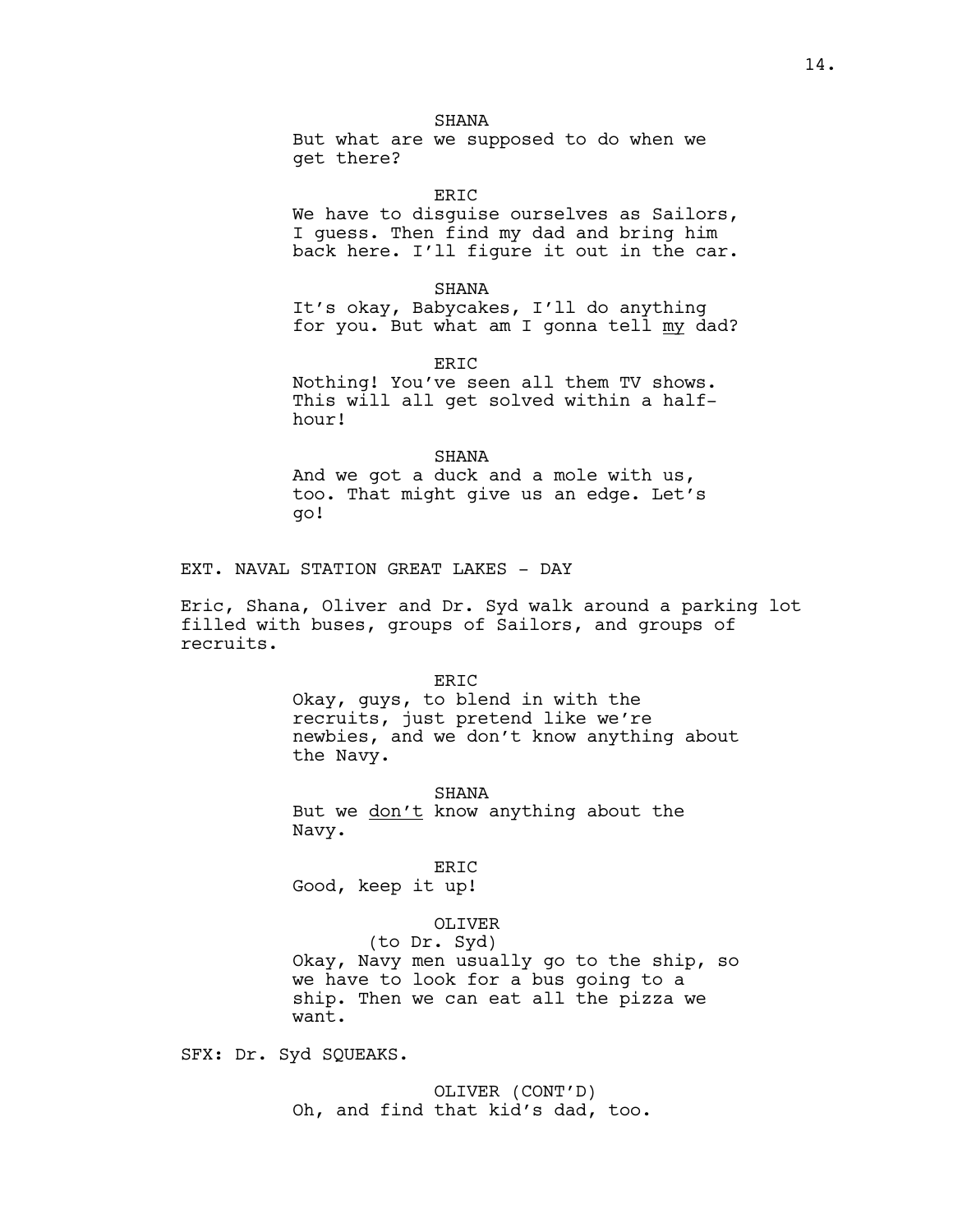OLIVER (CONT'D) There's one! Let's get on it!

Oliver and Dr. Syd run and get in line for that bus. Eric and Shana continue to look around. They approach a group of people.

> ER<sub>TC</sub> We gotta look for a group of recruits. That'll get us closer to boot camp.

A FEMALE RECRUIT DIVISION COMMANDER (RDC) yells to the group.

SFX: BLEEP NOISES for each "expletive" listed.

FEMALE RDC

Hey, you stupid mother-[expletive], if I have to tell you one more [expletive] time to get your stupid [expletive] on this bus, I'm'a put my [expletive] foot in your [expletive]! Now get ya'll deaf [expletive] on this bus!

The group runs on to the bus.

SHANA Gee, you think this is the group?

Eric and Shana run with the group.

EXT. OUTDOORS - LATER

Eric and Shana are dressed the same as the other recruits in the division, in their Navy-issued gear and ball caps that say, "RECRUIT". They stand at attention and listen to the MALE RDC.

> MALE RDC All right, recruits, I need a volunteer. How about half-pint here?

He points to Eric, who runs up to him. The RDC passes him a fake grenade.

> MALE RDC (CONT'D) Now, we're gonna teach you the safety of grenades.

> > SHANA (O.S.)

Noooooo!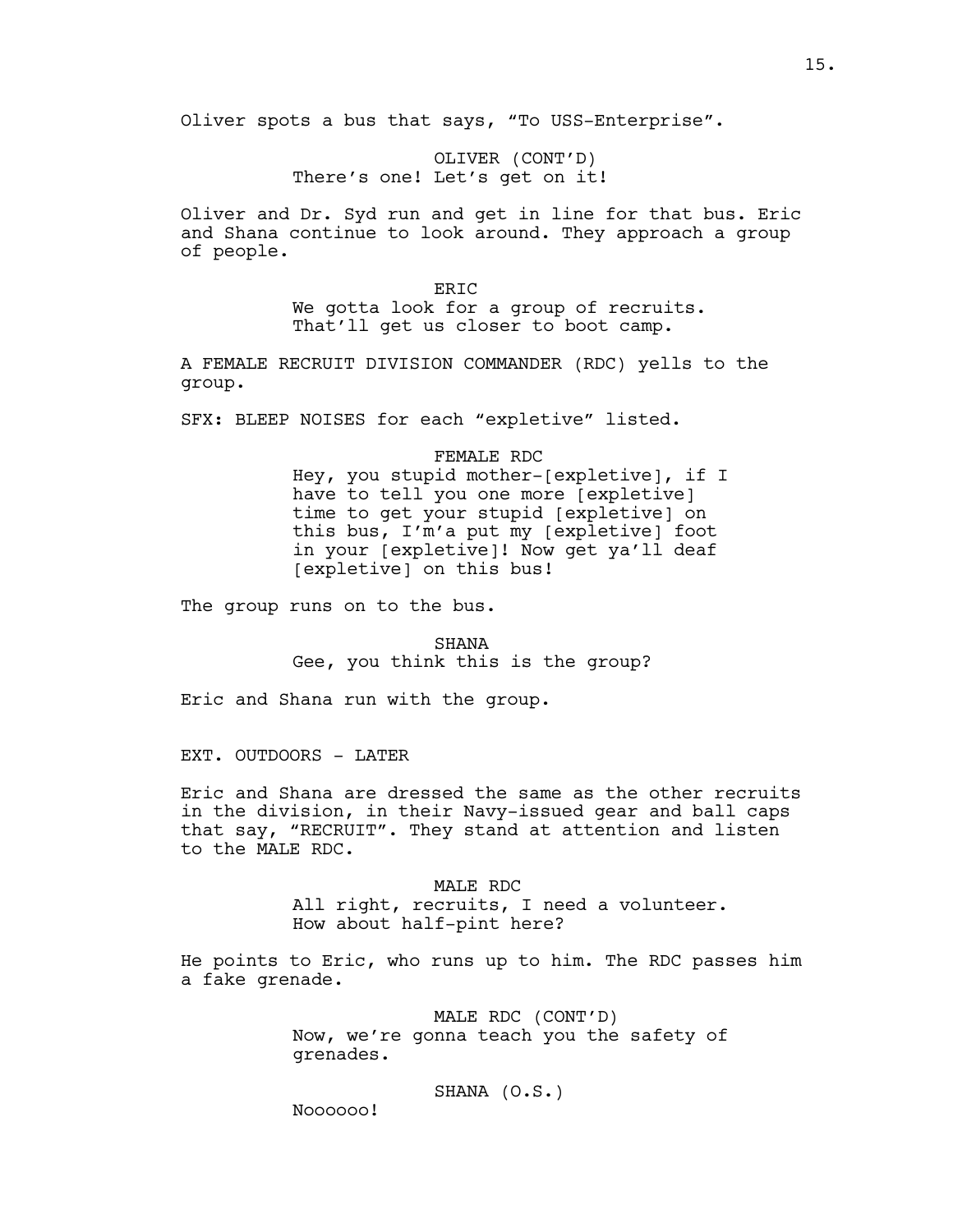SFX: Eric and Shana PLOP to the floor. The recruits CHUCKLE.

# MALE RDC

(to Shana) It's a dud, dud!

SHANA Oh, sorry, Eric, but see? If you were mine, I'd take a grenade for you.

ERIC

(grunts) Funny, I was kinda thinking the same thing.

SHANA

(hugs Eric) Aww, Babycakes!

ERIC

Get off me!

MALE RDC RPOC, get these fools off the floor!

RPOC (O.S.) Yes, Petty Officer!

The RPOC (pronounced "ar-pock") runs to Eric and Shana. As they stand up, they look up to see that the RPOC is Junior, who is dressed the same as them.

ERIC

Dad??

JUNIOR "RPOC" to you! (to RDC) Permission for a head call?

MALE RDC

Granted.

JUNIOR (to the division) Pump and dump!

REST OF THE DIVISION Aye aye, RPOC!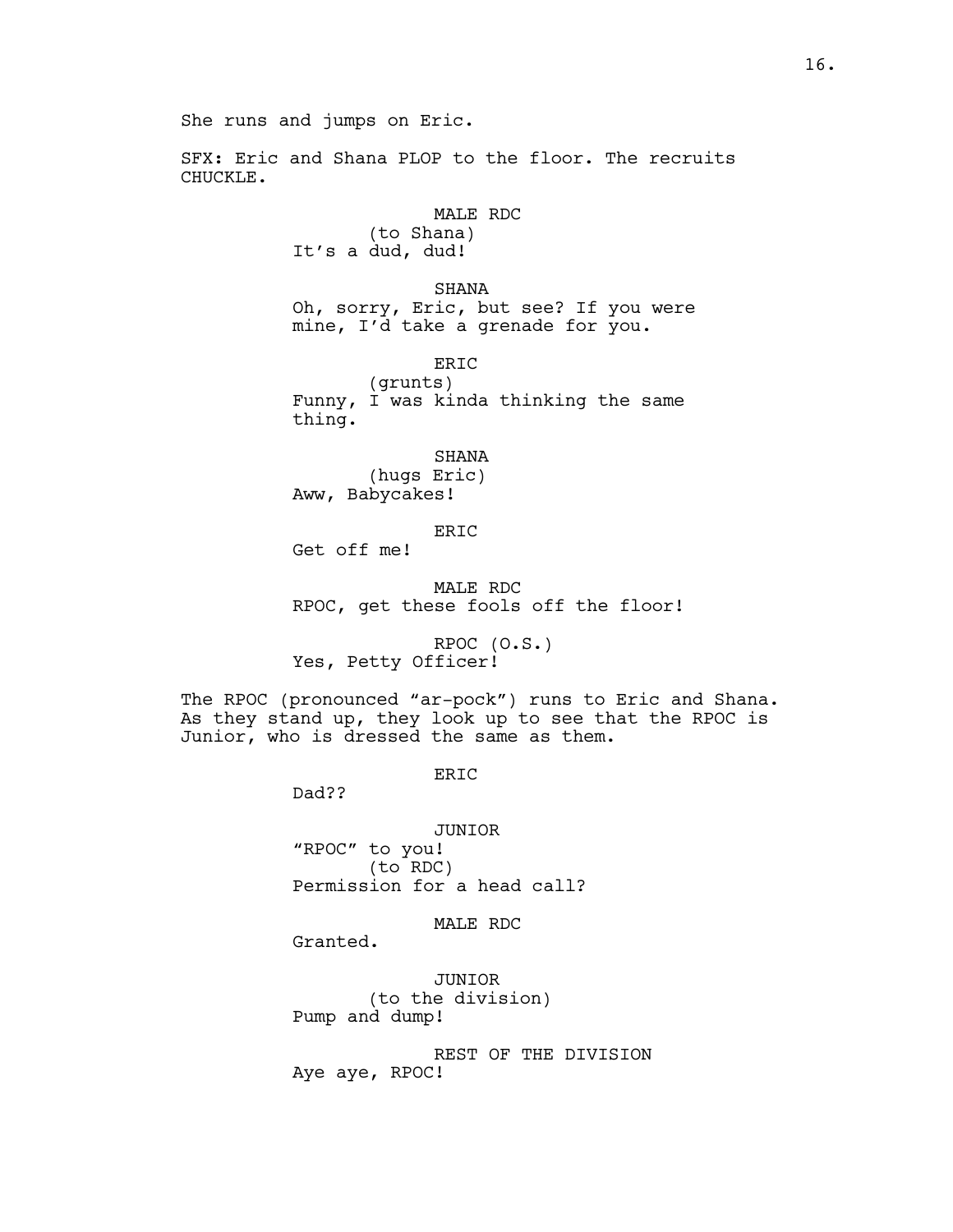The rest of the division scats away. Eric and Shana stay with Junior.

#### SHANA

"Pump and dump"?

Eric points to the restroom, where the division hurries to.

> SHANA (CONT'D) (with a disgusting look) How PC.

> > ERIC

Maybe you should go with the female division over there for a moment?

SHANA

Good idea.

Shana runs away.

ER<sub>IC</sub>

Dad, these guys actually listen to you?

JUNIOR Yeah. The RDCs picked me because I'm the most mature.

ERIC Or because you're old as hell.

JUNIOR Hey, don't talk to your RPOC that way!

ER<sub>TC</sub> If that's Navy slang for "father", that's debatable!

#### JUNIOR

No, RPOC: Recruit Petty Officer Chief. And the RDC is the Recruit Division Commander. Now, I'm flattered that you're walking in my footsteps, but you're underage!

ERIC I'm not here to join! I'm here to get you out of here!

JUNIOR What for? I've finally found my calling!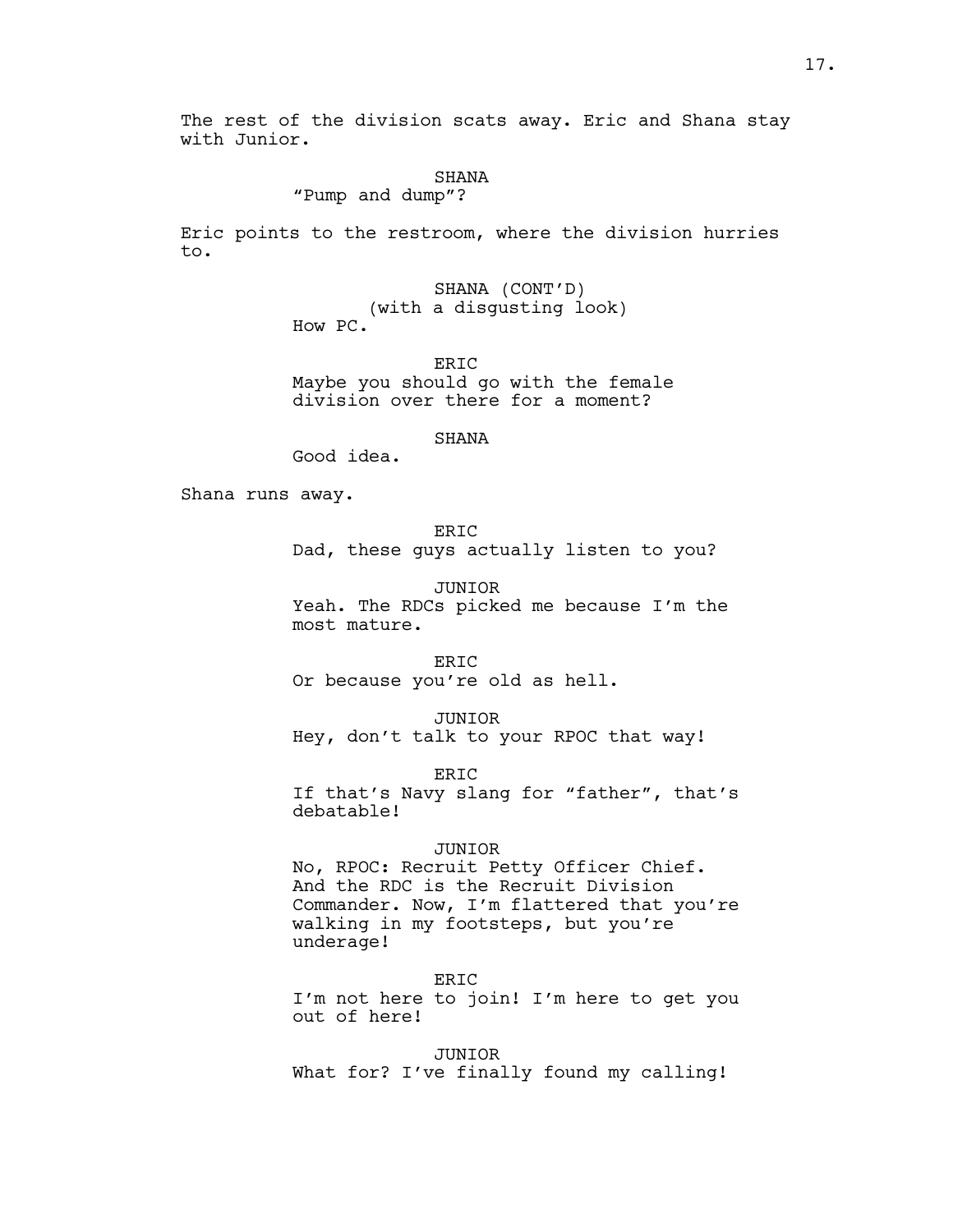ER<sub>IC</sub>

You mean to tell me you talked to a Sailor for a few minutes, and now, you're a Navy man?

JUNIOR It can happen. Just look at the new AROC.

(NOTE: "AROC" is pronounced "ay-rock".)

Shana and a female division all wear Navy tee shirts and shorts, and they jog past Eric and Junior. Shana holds up a flag. They sing a call-a-response cadence.

> SHANA Check the sound my Navy makes!

REST OF THE FEMALE DIVISION Check the sound my Navy makes!

SHANA

(to Eric, still singing) How ya doin', Babycakes!

REST OF THE FEMALE DIVISION How ya doin', Babycakes!

JUNIOR

"Assistant Recruit Chief Petty Officer." Mix up the letters and omit the "P". Now I'm staying, but we gotta get you outta here!

ER<sub>TC</sub> Hey, on second thought, can we wait a day? They're serving Chicken Parmesan in the galley tonight!

JUNIOR Negative! I'm the father, and what I say, goes! (pause)

Hey, that actually means something here!

He pulls Eric by the arm, and they both walk away.

ERIC

Ow!

JUNIOR

March!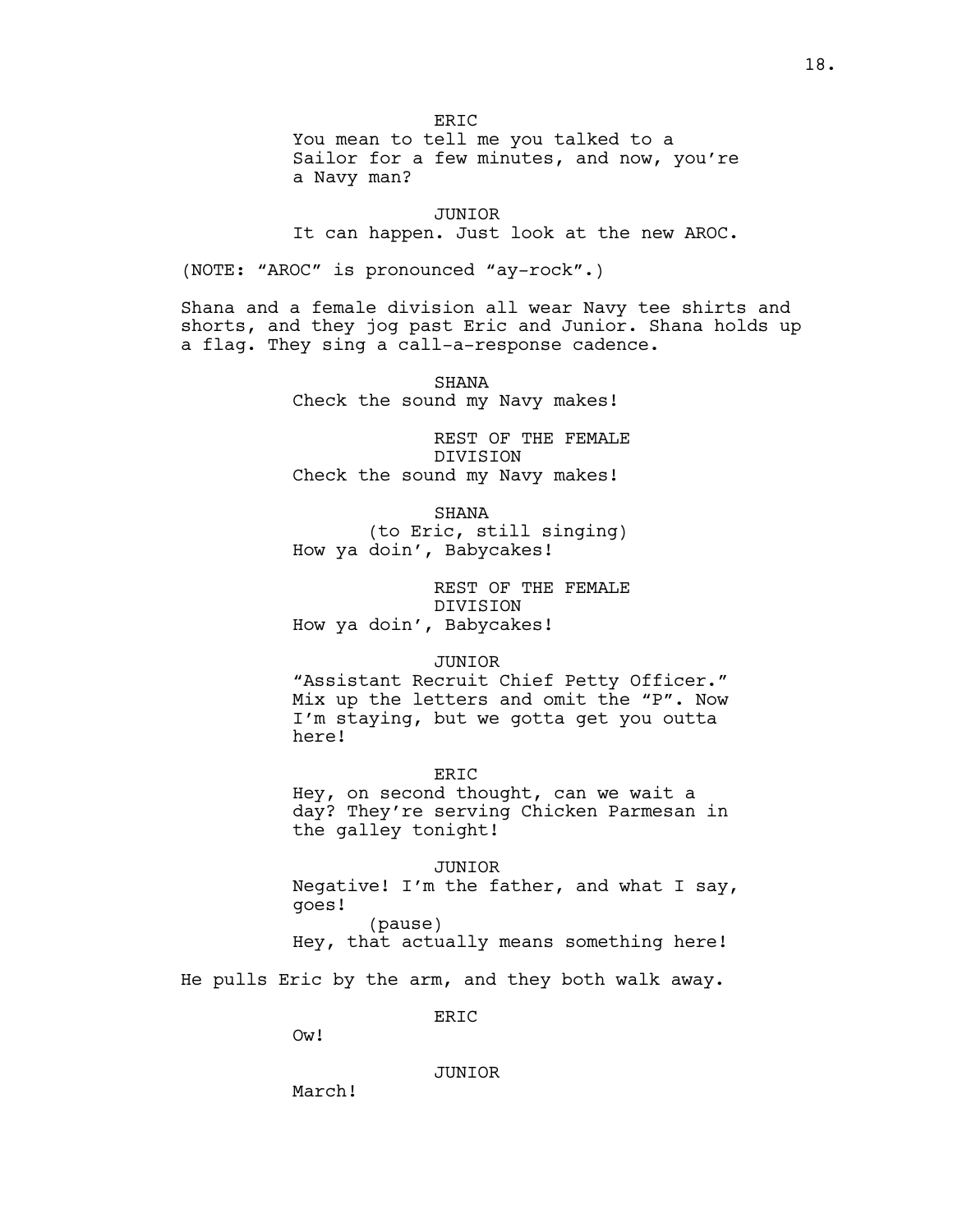INT. PERSONNEL SERVICES DEPARTMENT - LATER

Eric, Shana, and Junior sit in the waiting room.

JUNIOR Now, kids, let me do all the talking.

SHANA But why do I have to leave? They already made me AROC, and I did a great job making my bed today.

ERIC We all need to leave. Now, I know they made you guys iPods or whatever, but...

JUNIOR (points to himself) That's "RPOC"... (points to Shana) ...and "AROC".

ER<sub>TC</sub>

I don't care-ock!

A female chief petty officer, PSC ADAMS, opens her office door.

> PSC ADAMS Seaman Recruit Nelson, front and center!

The three walk into her office. Adams sits at her desk. Eric begins to sit in a chair.

> PSC ADAMS (CONT'D) Did I say, "sit"?

ERIC Does right now count?

Junior SLAPS Eric on the arm to shut him up.

JUNIOR

Chief, I'm the RPOC for my division, and my RDC told me to bring my fellow recruits down here. It seems to have been a mistake with their paperwork.

Adams lifts an eyebrow.

JUNIOR (CONT'D) A mistake by them. Never by you, as you're too great and fine to ever make a mistake.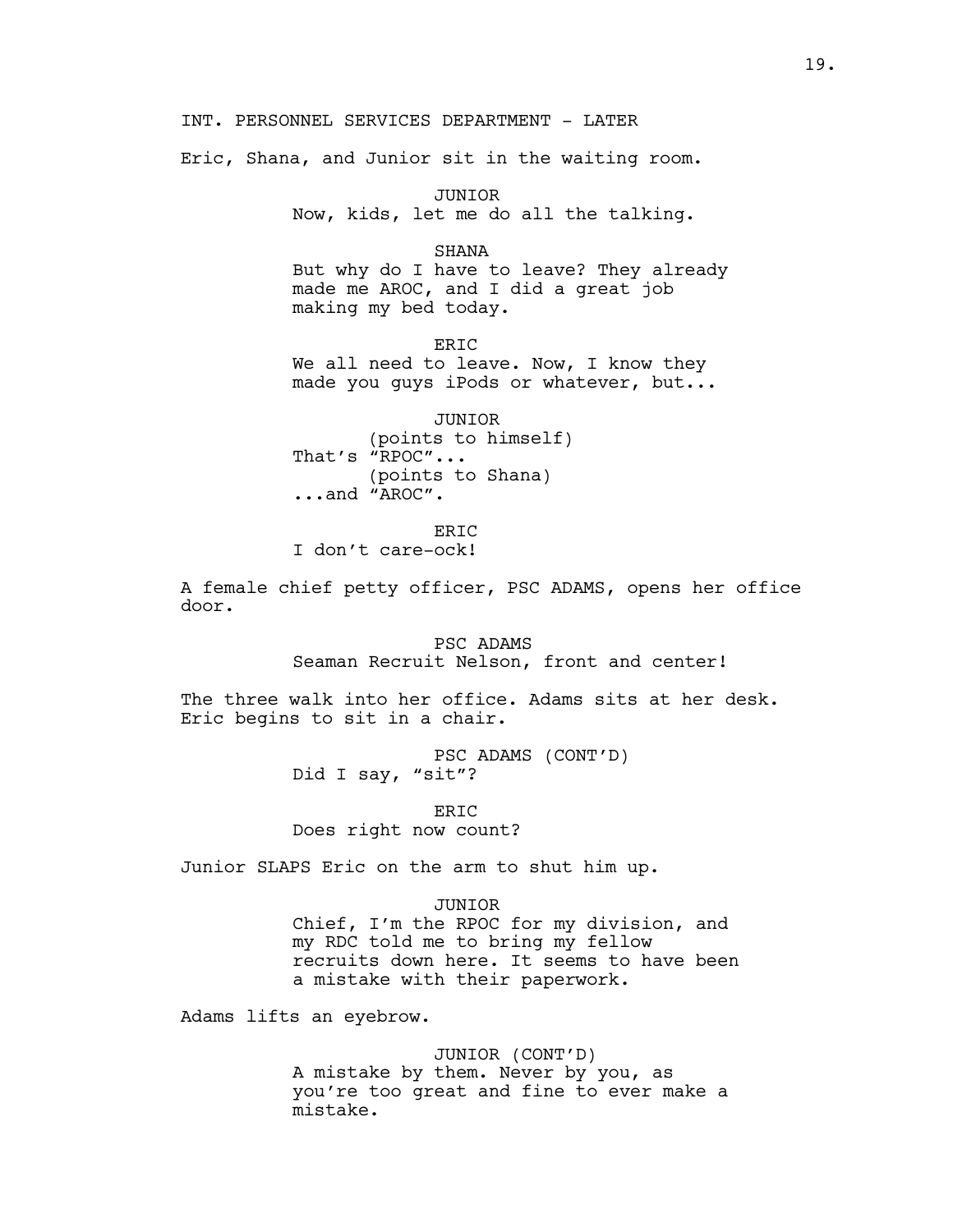(stands up) Um, idiot, do you realize you're trying to sweet-talk a superior?

### JUNIOR

(approaches her closer) Then permission to send me to the brig, Chief.

# PSC ADAMS

(gets giddy) Well, then, you'll have to report back to my office.

JUNIOR This recruit will accept his punishment accordingly.

# ERIC

(to Shana) I don't know how he does it sometimes.

SHANA I wish you would fraternize like that with me!

Eric turns his head and scoffs.

JUNIOR I'll come back here tonight at 8.

PSC ADAMS Whatchu talkin' 'bout?

JUNIOR Sorry, I mean, 2000 hours.

PSC ADAMS You're in boot camp. You can't leave!

### JUNIOR

What??

ERIC Dad, didn't you know that?

JUNIOR No! The recruiter said that we can go out around the town, go to Gurnee Mills...

PSC ADAMS Yeah, they can. They work here!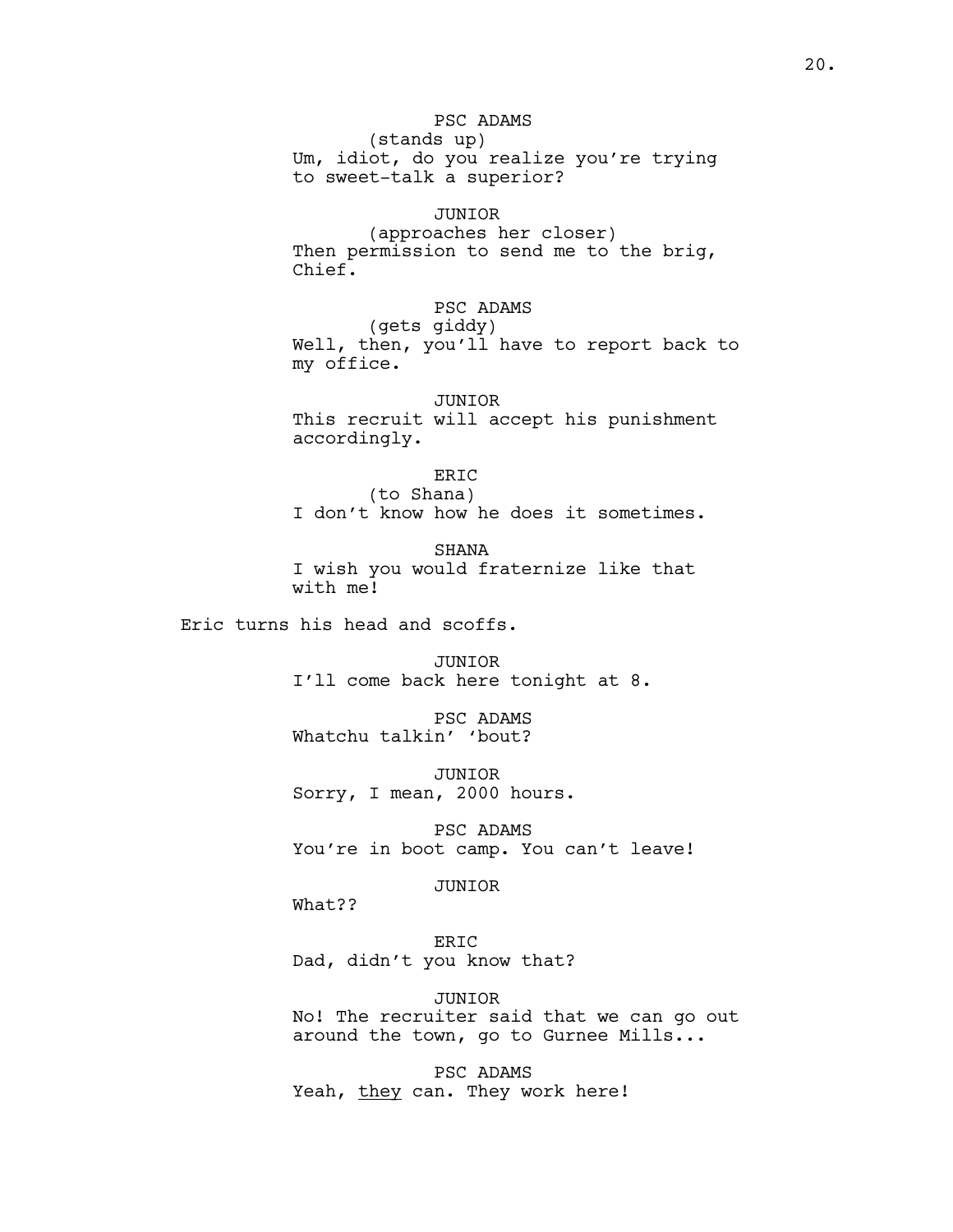But...but...

SHANA What did you expect when they gave you beds to make up?

JUNIOR I thought we were just doing BS chores!

PSC ADAMS Well, you were, in a way. And you have about two more months to do them.

JUNIOR Two months? We're all stuck here!

JUNIOR AND SHANA

AAAUUGHH!!

ER<sub>TC</sub> But on the bright side, we're having Chicken Parmesan tonight.

PSC ADAMS No, that was last night.

ERIC

As you were.

ERIC, JUNIOR, AND SHANA AAAUUGHH!!

INT. COLLEGE CLASSROOM - THE NEXT DAY

Billy sluggishly gives a presentation to Rhonda's class. Rhonda looks bored, while the class looks confused.

### BILLY

### (in a dreary voice)

So, class, communication is important, especially if you want to have a healthy relationship. You don't want to one day wake up and walk to the altar, just to find out the woman of your dreams doesn't want to marry you. So talk about your hopes and dreams with your loved ones. Even if said loved one crushes your hopes and dreams.

GINA RICHARDS raises her hand.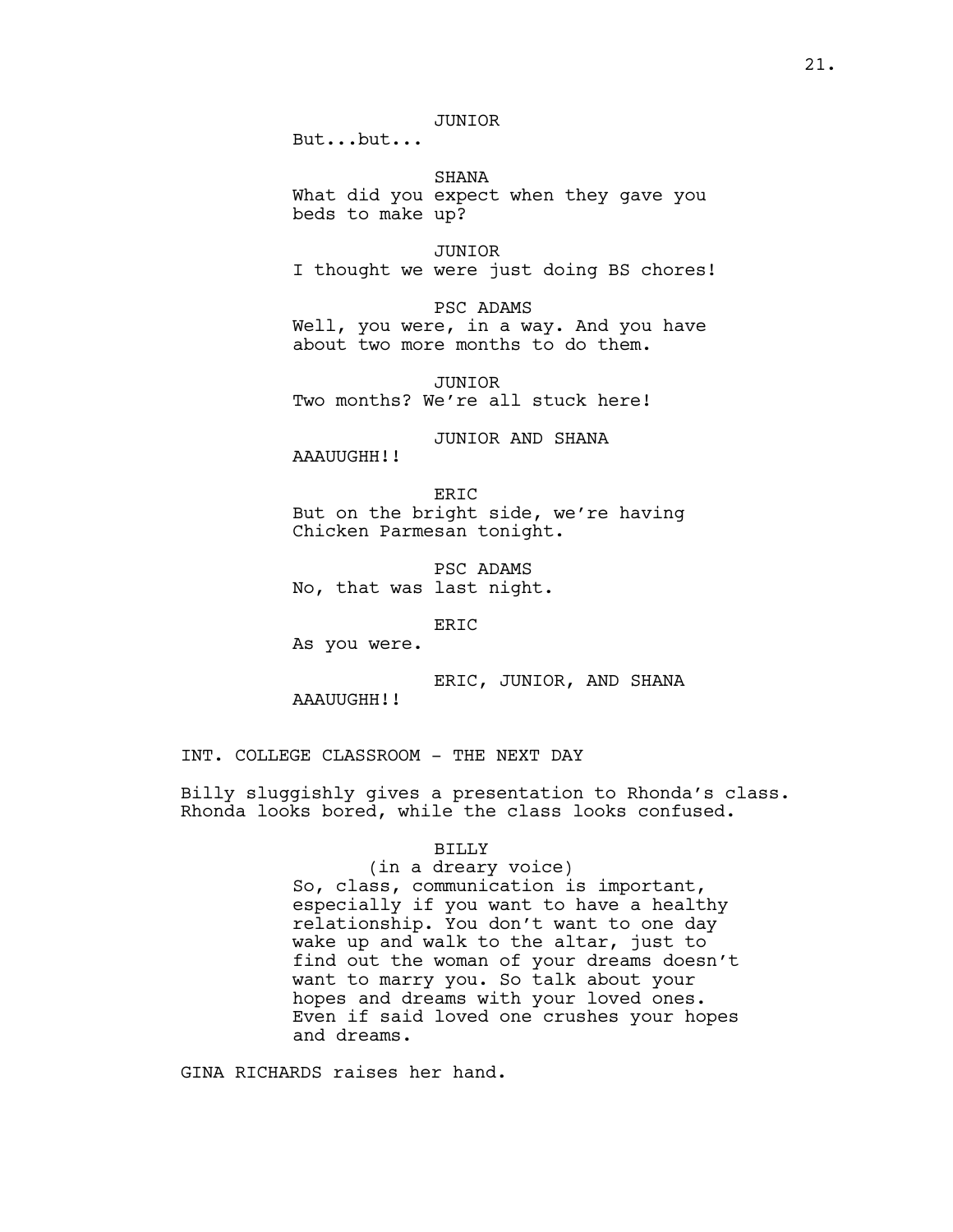BILLY (CONT'D) Yes, you have a question?

GINA Yeah, what are they serving in the cafeteria today?

Rhonda rolls her eyes.

BILLY Whatever they serve to lonely hearts around the world.

RHONDA Okay, that's enough for today. Class dismissed.

The students start filing out.

RHONDA (CONT'D) (to Billy) Billy, I know I asked you to come to my job this week, but...

BILLY Mom, is this about me microwaving my leftover fish dinner in the break room?

### RHONDA

No, but don't do that anymore, either. I thought this would take your mind off of Sharon, but it's not working. You're bringing the class down!

#### BILLY

Sorry, but I don't know what to do. Everything I do reminds me of her! Even when I take a shower.

#### RHONDA

Whoa, I do not want to know about that! Look, if you wanna find something else to do, go check up on your brother. He went to the Dumbecks yesterday but never came back.

# BILLY

All right, fine.

Gina approaches Rhonda and Billy. She hands Rhonda a note.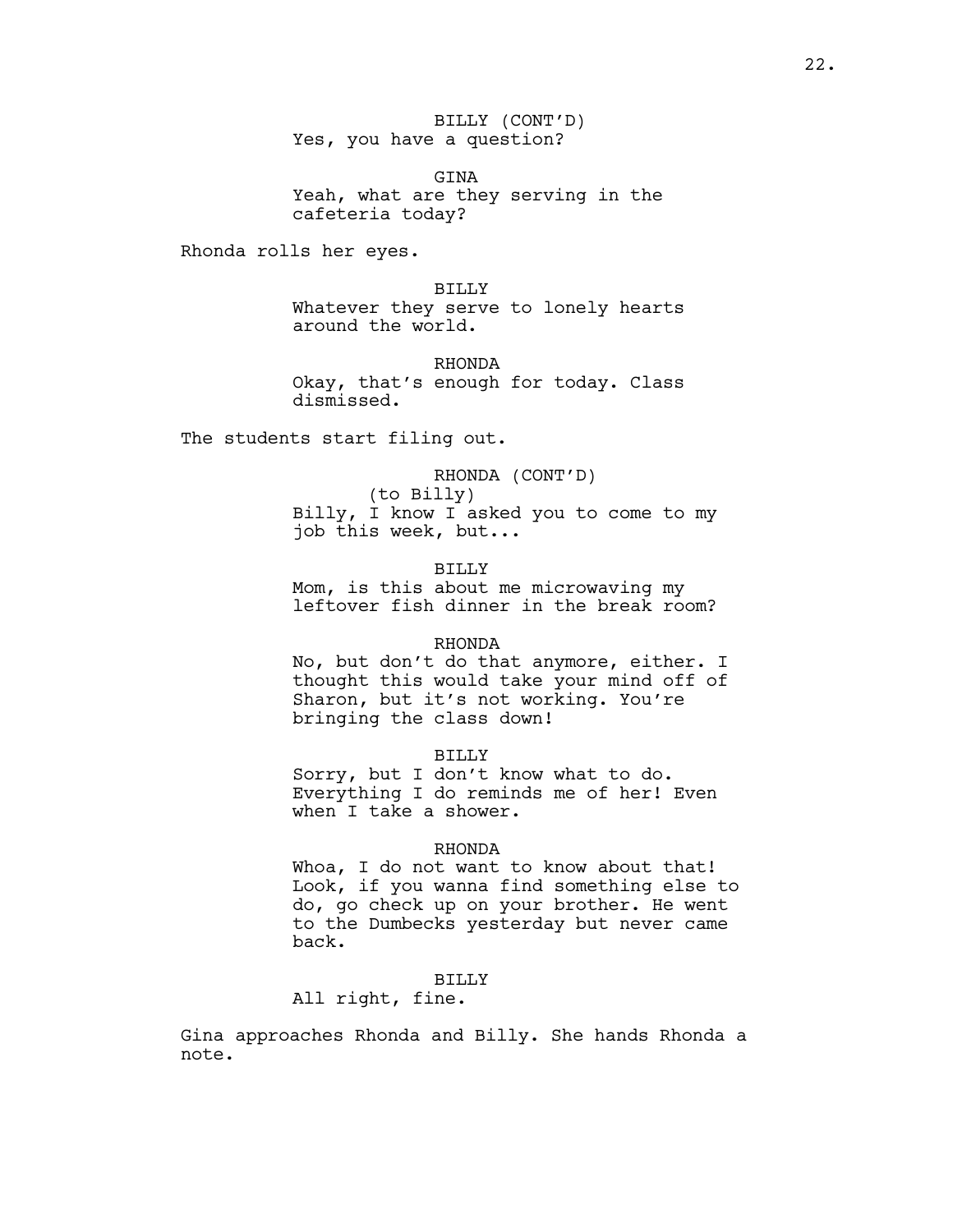GINA

(to Rhonda) Professor Nelson-James, here's a doctor's note for tomorrow. (to Billy) Oh, all that stuff you talked about today will be on the exam, right?

### RHONDA

No.

GINA Oh, then I'll save this for some other time.

She takes the note back from Rhonda and walks away.

INT. LIVING QUARTERS - DAY

The division is in formation and faces Junior.

JUNIOR Division, take!

> REST OF THE DIVISION (squats and yells)

Take!

#### JUNIOR

Seats!

REST OF THE DIVISION (sits down on the floor) Ahhh, seats! But only for a little bit!

JUNIOR

Take out your recruit's handbooks. Chief wants you to study while I take Nelson and Jones back to the PSC. Nelson, Jones, fall out!

Eric and Shana jump up and run away.

ERIC (whispers) Later, suckers!

SHANA

Shhh!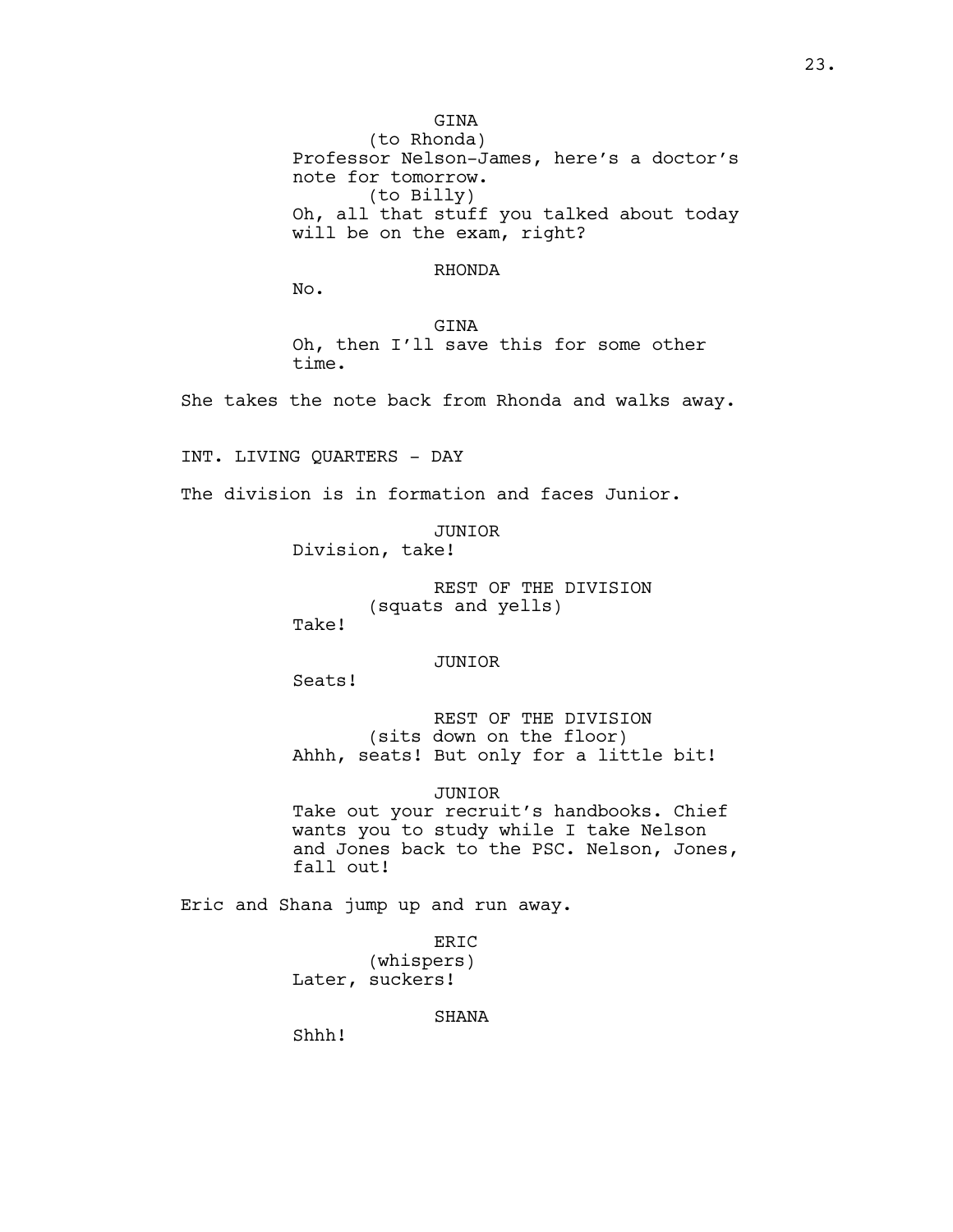EXT. OUTDOORS - LATER

Eric and Shana stand at attention side by side. Junior stands in front of Shana.

> JUNIOR (in a cadence) Element, march!

They start to march in unison.

JUNIOR (CONT'D) Left! Left! Left, right, left!

ERIC So how are we doing this, Dad?

JUNIOR

The gates are right there! All we have to do is make a detour. Then we'll hitch a ride to Shana's car.

**SHANA** 

I don't think this is a good idea. I'm too tall and pretty to be a jailbird.

JUNIOR Nobody's breaking the law. Trust me, it'll work. Left, left! There's a truck. Left, right, left! March alongside of it!

They march alongside a big, black truck that exits the gates.

ERIC

We did it!

An MA raises the window down in the truck.

MA #3

Yeah, sneaking out by hiding behind an MA truck. Very genius.

The three look at the truck, which says, "U.S. Navy".

### JUNIOR

Oh, dang.

EXT. OUTDOORS - DAY

Billy walks down the street with Shana's younger halfsister, ELEANOR DUMBECK.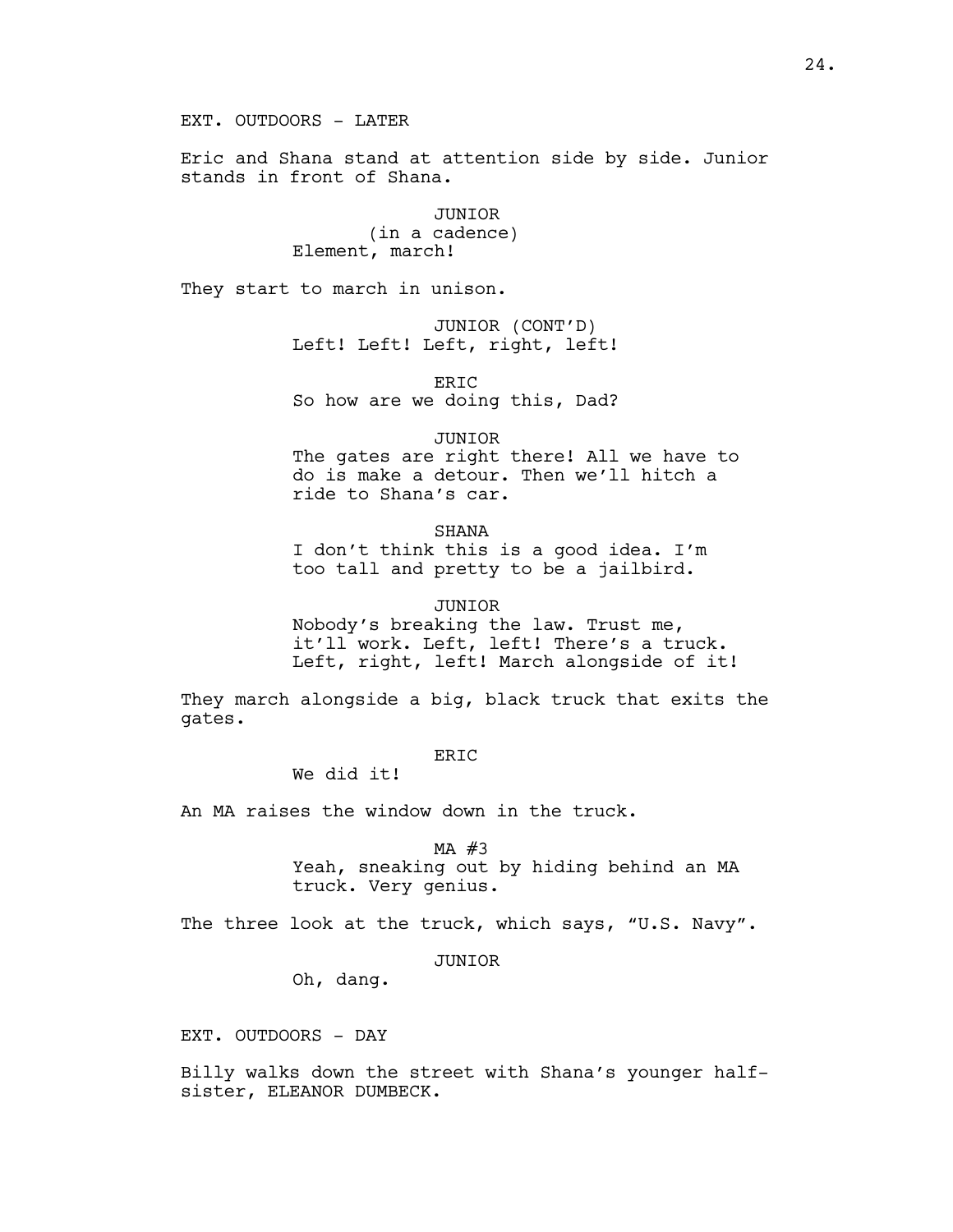BILLY Thanks for taking me to find our siblings, Eleanor.

ELEANOR

Actually, we don't have siblings. We're not related, silly! Shana is my sister, and Eric is your brother.

### BILLY

Uh, yeah, sorry.

### ELEANOR

It's okay. And  $I'm$  sorry that we have to walk. Silly of me to think the "E" stood for "Extra gas".

BILLY Well, while we wait for the tow truck, let's get something to eat.

INT. DINER - CONTINUOUS

They walk into a diner and sit at a table. A WAITRESS greets them.

> ELEANOR We'll have the usual, ma'am.

### WAITRESS

Okay. Wait, who are you?

ELEANOR

We're new here. I just always wanted to say that.

Eleanor and Billy chuckle.

BILLY We'll just get some burgers and fries.

The waitress leaves.

BILLY (CONT'D) So what's the plan when we get to the base?

ELEANOR Not sure, but we'll figure it out.

Eleanor spots the waitress going to another table.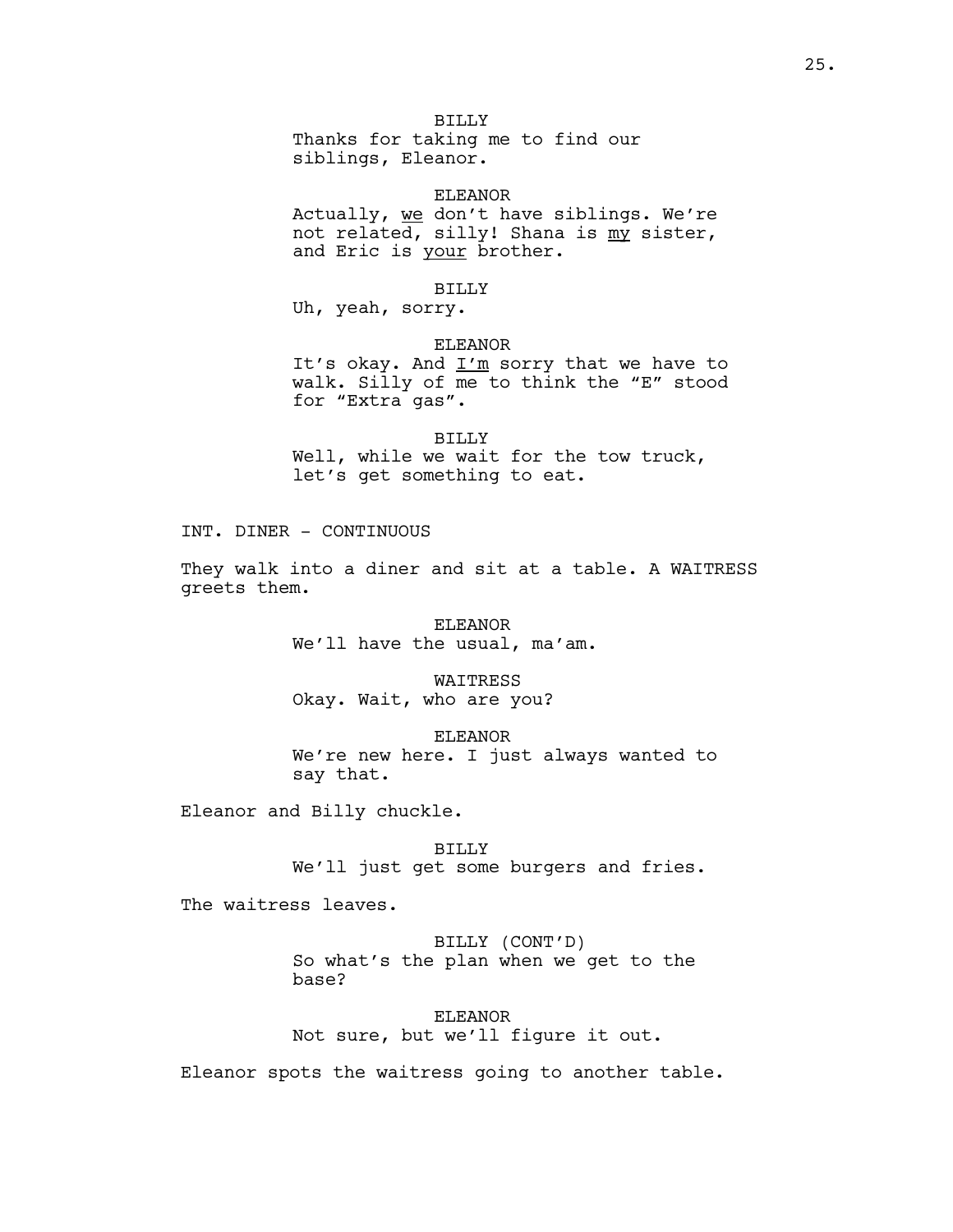ELEANOR (CONT'D) Hey! That waitress is serving other customers!

### BILLY

Yeah?

### ELEANOR

I feel so used!

# BILLY

Anyway, I hope we get back home soon. I guess I have to eventually go back to school.

ELEANOR And I have to go to Miami next weekend.

BILLY Really? What's in Miami?

ELEANOR Beaches, sun, I guess. I won't know until I get there.

Billy looks confused.

### BILLY

No, I mean, why do you have to go to Miami?

ELEANOR Oh, a funeral for one of my aunts.

BILLY You're a pretty unique lady, Eleanor.

ELEANOR Thanks! Wait, is that good or bad?

#### BILLY

(pause)

Yes.

The waitress arrives with their food and sits it down.

WAITRESS Here's your food.

# ELEANOR

(to the waitress) Hmmph. I saw what you did. I'll eat it, but I won't enjoy it.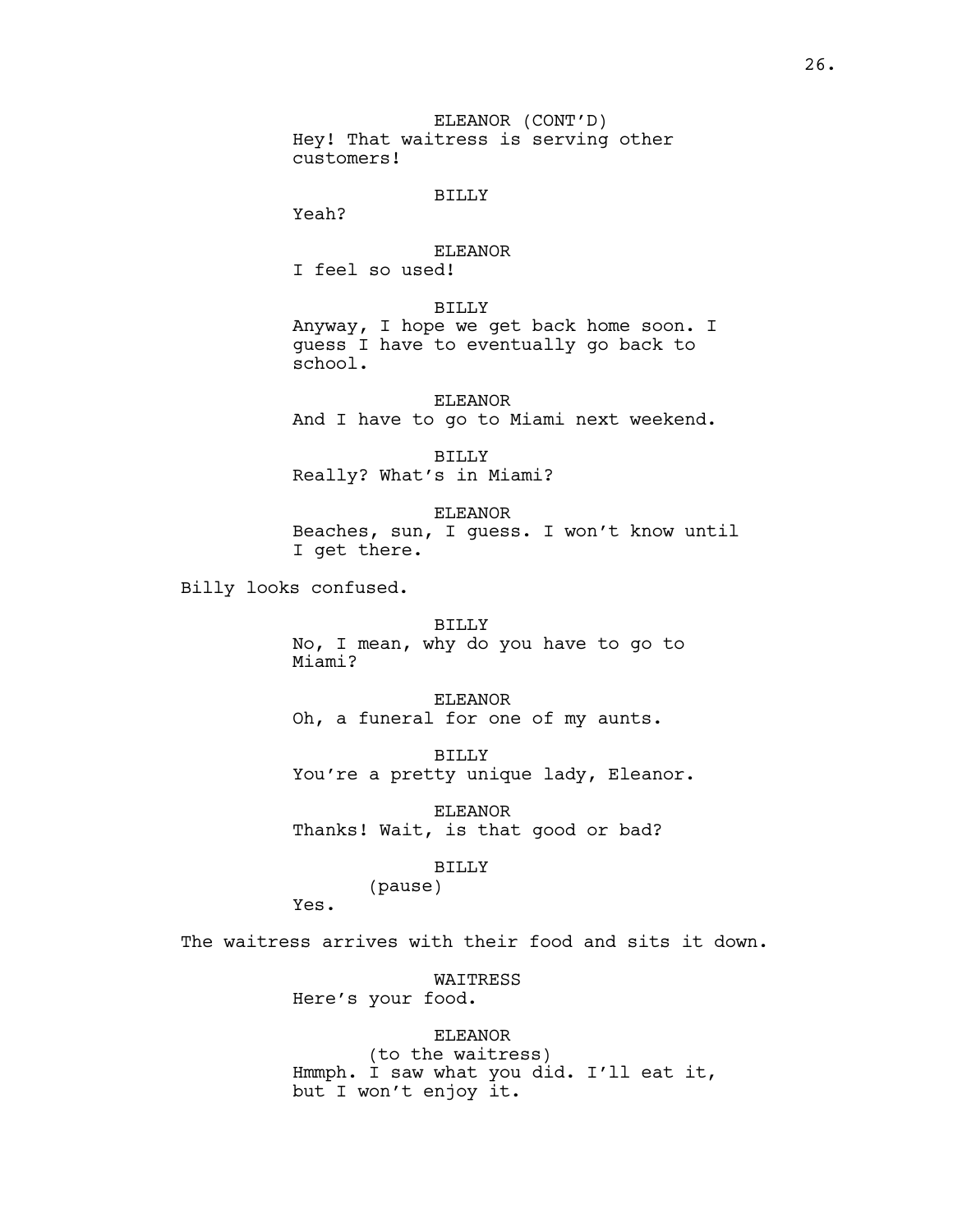### WAITRESS

O...kay.

She leaves.

# BILLY

(takes a bite) This burger is incredible! The buns don't soak up the grease.

# ELEANOR

(takes a bite) Because the coleslaw runs interference.

BILLY And the pickles are seasoned just right.

ELEANOR Just the right amount of tang.

BOTH

Knocks it out the park!

They stare at each other, reach over, and kiss passionately.

#### ELEANOR

The tow truck won't be here for a while. Why don't we take our meals to that motel across the street?

BILLY

Aw, I don't know. I just got left at the altar. I don't wanna use you as a rebound.

ELEANOR

Well, I'm getting over a bad breakup. Those two would cancel each other out.

#### BILLY

(pause) Works for me!

They both grab their food and run away.

INT. SECURITY OFFICE - LATER

The MA's drag Eric, Junior, and Shana into the office, where they meet a male MA, CHIEF THAO.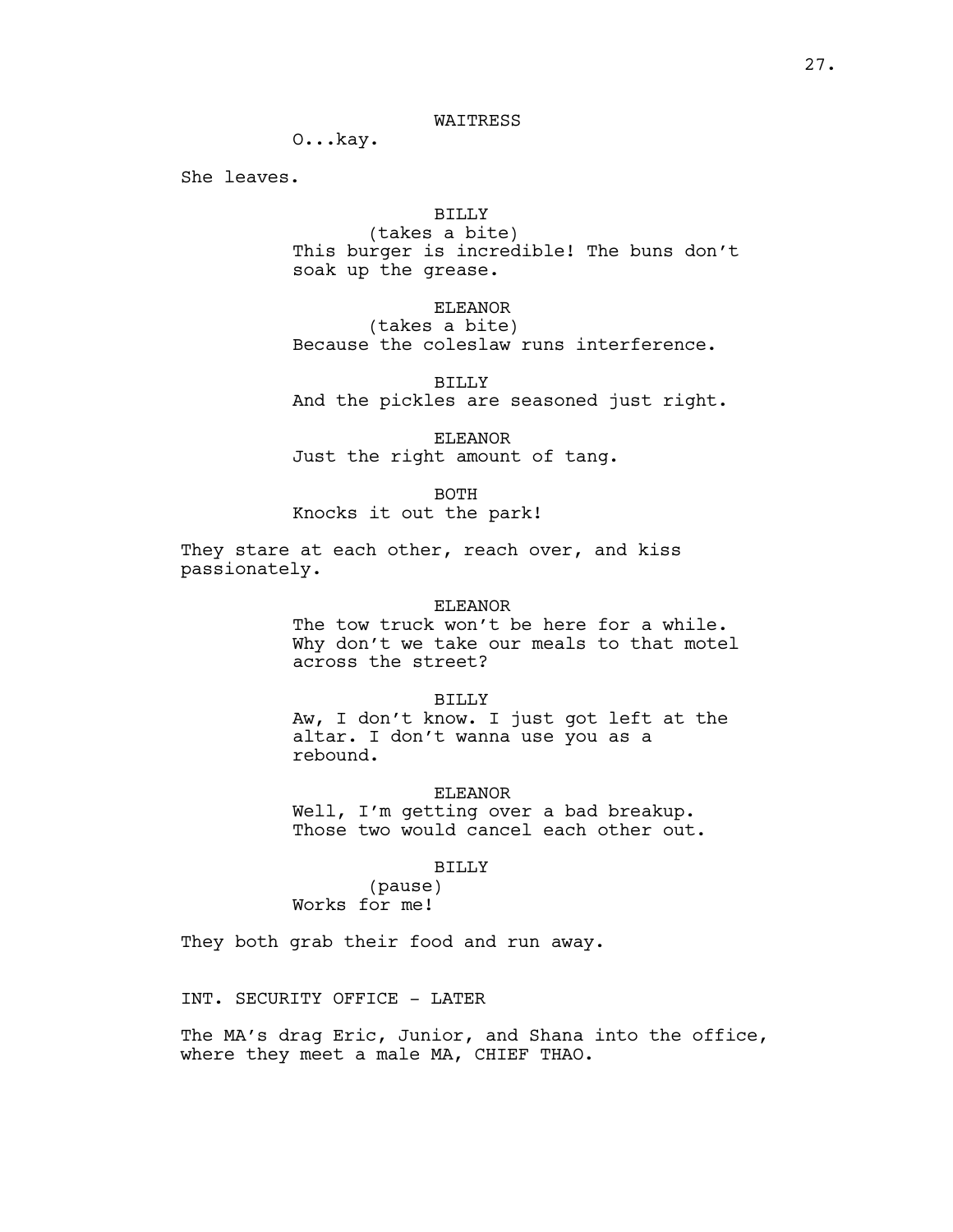SHANA Calm down, Babycakes.

ERIC Quit callin' me, "Babycakes"!

JUNIOR (to Eric) Hey, the plan would have worked if the guy from the van hadn't spotted us!

ERIC The guy? Don't you mean the "waver"?

Eric mimics a wave. The three of them argue over each other.

> CHIEF THAO Hey, shut up! And stand at attention!

The three of them stand at attention.

CHIEF THAO (CONT'D) RPOC, explain yourself!

JUNIOR

Chief, this recruit apologizes, but he... (stammers) ...the truth is, I thought that the Navy was what I wanted, but it's not really for me.

CHIEF THAO But I hear you're becoming a model recruit. Everybody is looking up to you.

JUNIOR But I can get that same kind of respect back home.

ERIC

(shrugs)

Ehh...

Shana nudges Eric.

#### JUNIOR

If you're gonna punish me, fine, but not them. My son here and his friend were just trying to get me out.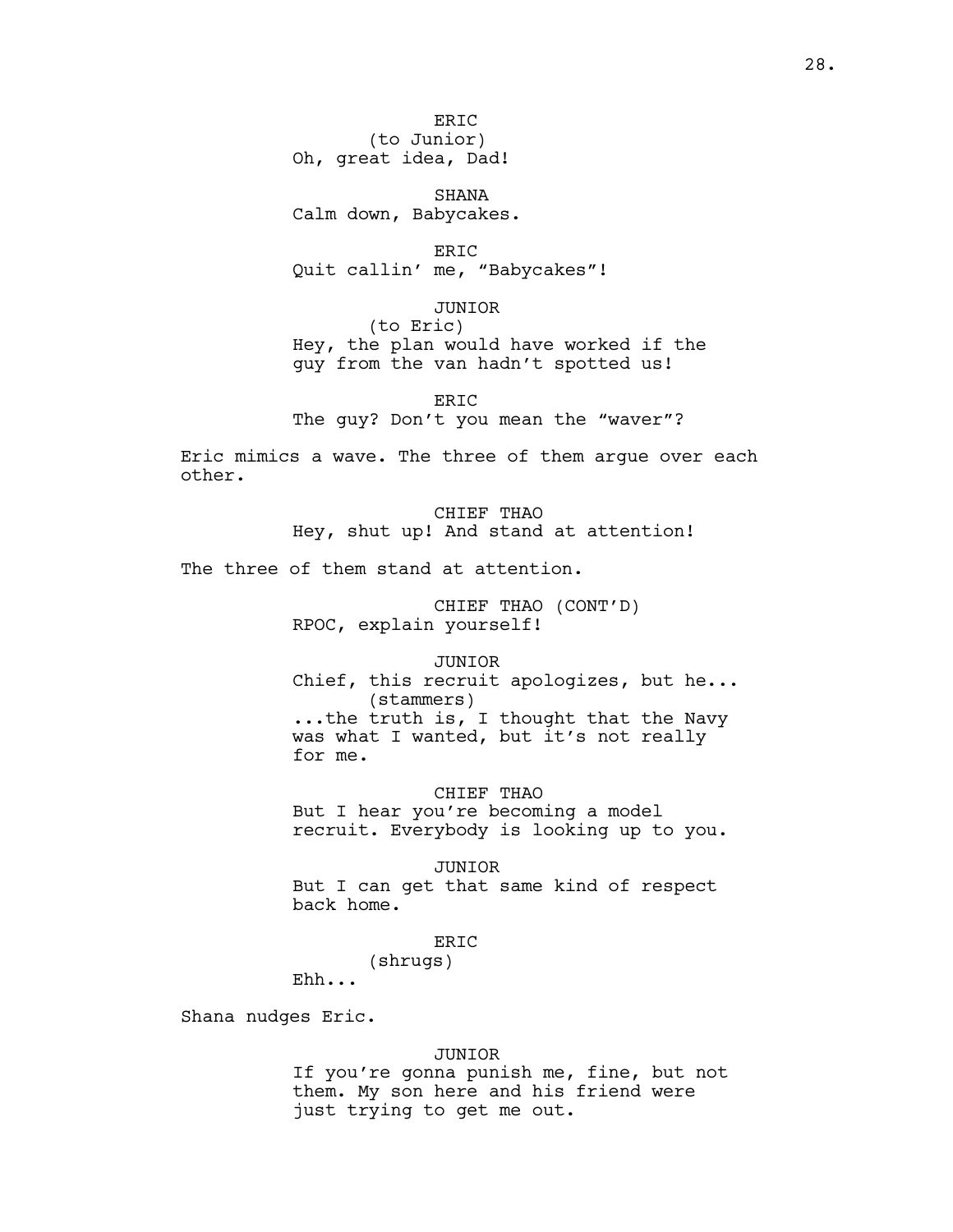# CHIEF THAO

(sighs) If you wanted out, why didn't you just say so?

### JUNIOR

Say what?

CHIEF THAO It's only the first week. At worst, you'd get out on a "Failure to Adapt".

Eric, Junior, and Shana gasp.

#### JUNIOR

A failure! That's good enough for me! But what about these guys? They're underage! That would harm you more than it harms them!

CHIEF THAO Yeah, yeah, get them outta here! As long as you guys stay the hell away from my Navy!

Junior fanatically shakes Thao's hand.

JUNIOR

Thank you so much, sir! Come on, kids!

Junior starts to head out.

SHANA

Thank you Navy guys for everything! I learned some cool things, and I gained a little muscle!

She flexes her right arm.

ERIC Wait, so we're civilians now?

### **SHANA**

Yeah! Come on!

Shana and Eric walk out the door. Eric peeks his head back in.

### ERIC

# (to Thao) You shut up!

Thao advances towards Eric. Junior pulls Eric away.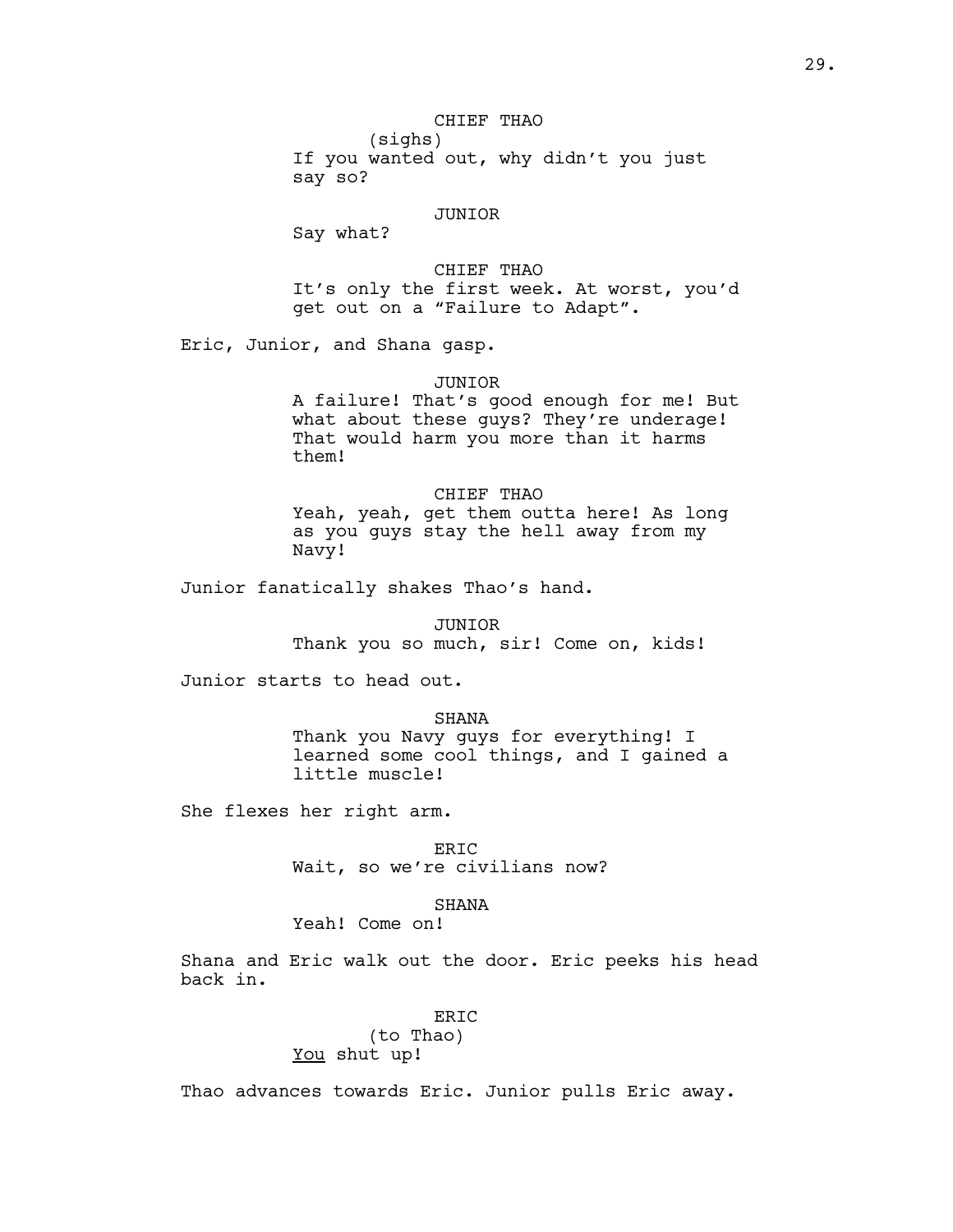INT. NELSON HOUSE - LIVING ROOM - DAY

Matt sits on the couch and opens an envelope.

MATT Another note from the bill collector? When will he stop living in the past?

Eric enters the front door.

MATT (CONT'D) Son, you're back!

Rhonda runs into the living room and hugs Eric.

RHONDA Oh, I'm so glad you're safe. What were you thinking?

ERIC I wanted to get Dad out, and in a way, we did.

MATT But if you wanted to get your father out, why didn't you ask me? I was in the Navy. I could have talked to somebody!

ERIC Oh. I'll remember that for next time.

MATT Well, did you learn anything while you were there?

ER<sub>TC</sub> Yeah, that the Navy ain't for me. In fact, the Navy told me that.

RHONDA So where's your father?

ERIC Oh, he'll be alright. In fact, on his way out, he found his next ex.

Eric's best friend, DIMMEY ROBERTS, 15, walks in the house.

### DIMMEY

'Sup, Eric?

Eric and Dimmey shake hands.